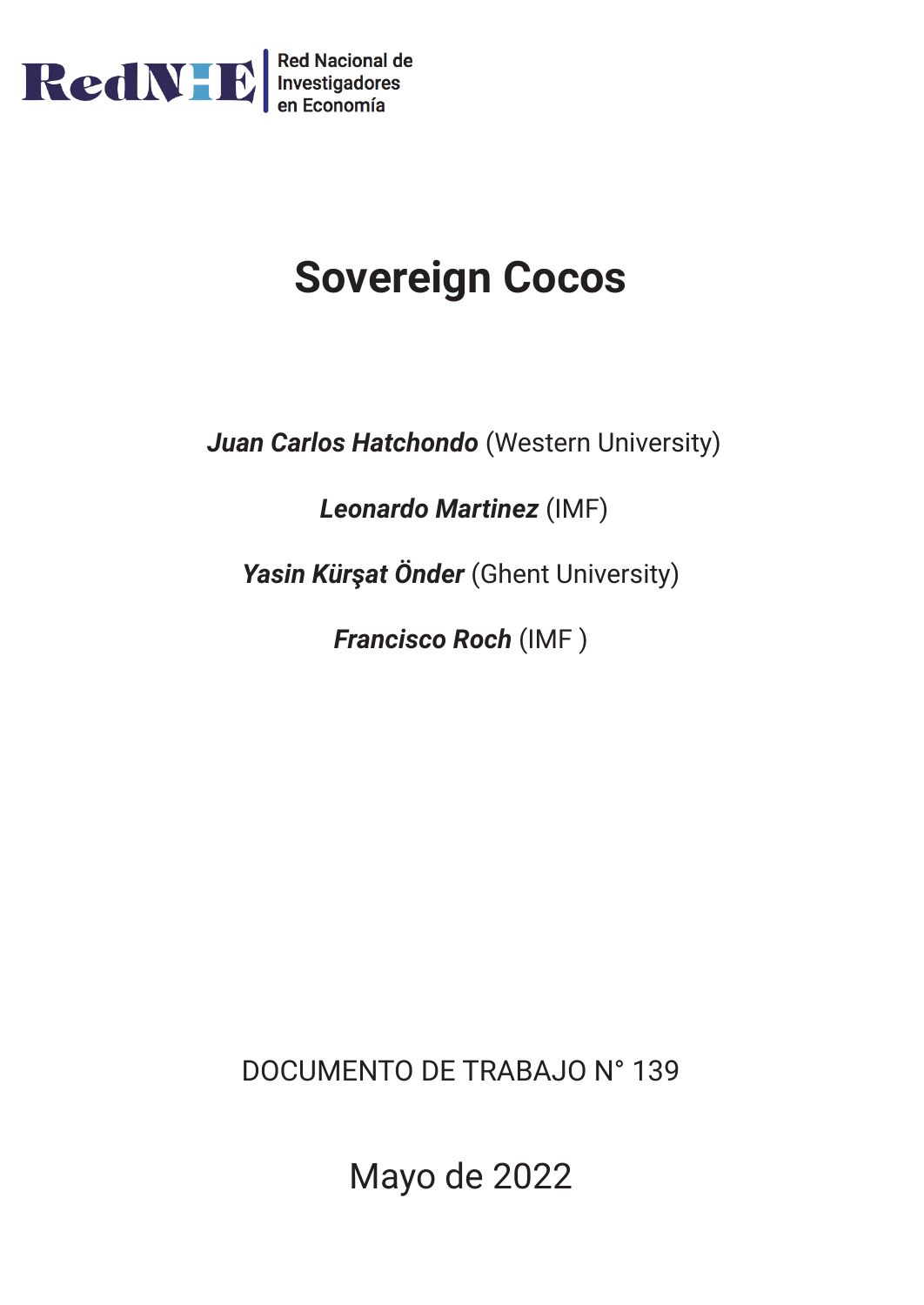Los documentos de trabajo de la RedNIE se difunden con el propósito de generar comentarios y debate, no habiendo estado sujetos a revisión de pares. Las opiniones expresadas en este trabajo son de los autores y no necesariamente representan las opiniones de la RedNIE o su Comisión **Directiva** 

The RedNIE working papers are disseminated for the purpose of generating comments and debate, and have not been subjected to peer review. The opinions expressed in this paper are exclusively those of the authors and do not necessarily represent the opinions of the RedNIE or its Board of Directors.

## Citar como:

Hatchondo, Juan Carlos, Leonardo Martinez, Yasin Kürşat Önder y Francisco Roch (2022). Sovereign Cocos. *Documento de trabajo RedNIE N°139.*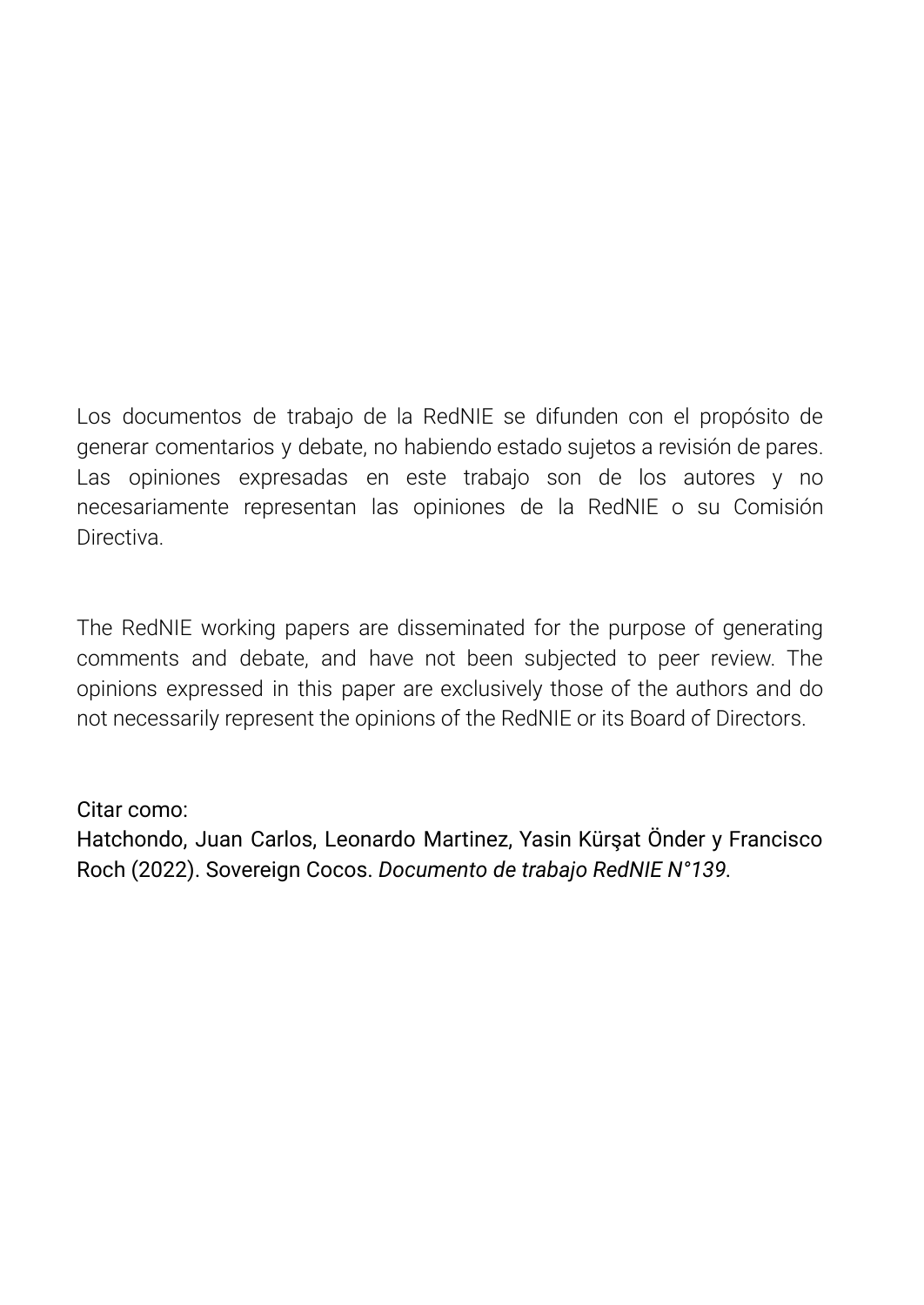# Sovereign cocos<sup>∗</sup>

Juan Carlos Hatchondo Leonardo Martinez Yasin Kürşat Önder Western U. **IMF** Ghent U. Francisco Roch IMF

**Abstract**

We study a model of equilibrium sovereign default in which the government issues cocos (contingent convertible bonds) that stipulate a suspension of debt payments when the government faces liquidity shocks in the form of an increase of the bondholders' risk aversion. We find that in spite of reducing the frequency of defaults triggered by liquidity shocks, introducing cocos increases the overall default frequency. By mitigating concerns about liquidity, cocos make indebtedness and default risk more attractive for the government. In contrast, cocos that stipulate debt forgiveness when the government faces the shock, achieve larger welfare gains by reducing default risk.

E-mails: juanc.hatchondo@gmail.com; leo14627@gmail.com, kursat.onder@ugent.be, franroch@gmail.com.

<sup>∗</sup>For comments and suggestions, we thank Tito Cordella, Sewon Hur, and seminar participants at IMF Research Department Macro-Financial Division, the 2015 Georgetown Center for Economic Research Biennial Conference, the 2016 Di Tella Workshop in International Economics and Finance, the SEU meeting, the 2017 Barcelona GSE Summer Forum, the 2017 IM-TCD-ND Workshop on International Macroeconomics and Capital Flows, and the 2017 and 2021 SED. The views expressed herein are those of the authors and should not be attributed to the IMF, its Executive Board, or its management.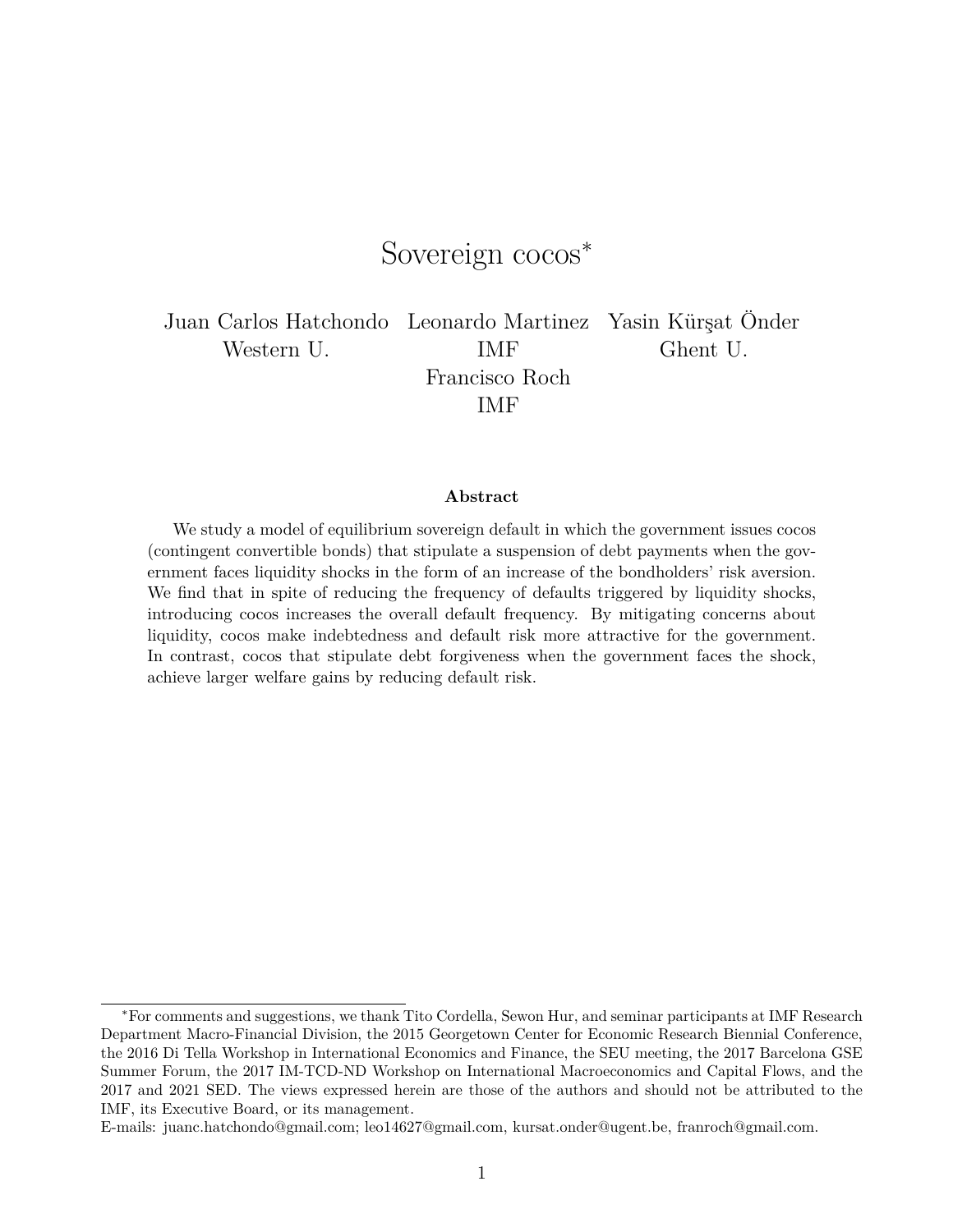# **1 Introduction**

The European debt crisis revived discussions about policies to mitigate the likelihood and the costs of sovereign debt crises. The reprofiling of sovereign debt plays a central role in these discussions, where reprofiling refers to extending the maturity of debt instruments or imposing a debt service standstill when the government faces adverse "liquidity" shocks. Most proposals entail governments issuing "cocos" (contingent convertible bonds) or "extendible" bonds with a trigger clause that allows a reprofiling of debt payments without causing a credit event ([Barkbu](#page-21-0) [et al.](#page-21-0), [2012;](#page-21-0) [Brooke et al.,](#page-21-1) [2011;](#page-21-1) [Buiter and Sibert](#page-21-2), [1999](#page-21-2); [Consiglio and Zenios](#page-22-0), [2015](#page-22-0); [IMF](#page-23-0), [2017a](#page-23-0); [IMF](#page-23-1), [2017b](#page-23-1); [Weber et al.](#page-24-0), [2011\)](#page-24-0). A commonly discussed liquidity shock that would trigger reprofiling is an increase in the government's funding  $\text{cost}$ .<sup>[1](#page-3-0)</sup> Ideally, the trigger for reprofiling would be closely tied to the government's repayment capacity but would not be manipulable by the government.

Critics of these proposals claim that cocos would ultimately increase the likelihood of debt crises and hurt the sovereign [\(FT](#page-22-1), [2013,](#page-22-1) [2014](#page-22-2)). One argument against cocos is that if the triggering of maturity-extending clauses becomes more likely, creditors would scramble out of the market, triggering a liquidity crisis.

This paper presents a formal quantitative analysis of sovereign cocos. Would cocos reduce or increase the frequency of crises and the sovereign spreads paid by the government? Would they benefit the government? Should the reprofiling mandated by cocos be accompanied by face-value haircuts?

We measure the effects of cocos using a quantitative sovereign default framework à la [Eaton](#page-22-3) [and Gersovitz](#page-22-3) ([1981](#page-22-3)) ([Aguiar and Gopinath](#page-20-0), [2006;](#page-20-0) [Arellano](#page-21-3), [2008](#page-21-3)). We augment the baseline

<span id="page-3-0"></span><sup>1</sup>See [Barkbu et al.](#page-21-0) ([2012](#page-21-0)), [Consiglio and Zenios](#page-22-0) [\(2015](#page-22-0)), [IMF](#page-23-0) ([2017a](#page-23-0)), and [IMF](#page-23-1) [\(2017b\)](#page-23-1). Some proposals also discuss the sovereign receiving "liquidity" (and not "solvency") assistance from the official sector as a trigger for reprofiling ([Brooke et al.,](#page-21-1) [2011;](#page-21-1) [IMF,](#page-23-2) [2014](#page-23-2); [Weber et al.](#page-24-0), [2011](#page-24-0)). In the 2014 review of its lending framework [\(IMF,](#page-23-2) [2014\)](#page-23-2), the IMF discusses that "in circumstances where a member has lost market access and debt is considered sustainable but not with high probability, the Fund would be able to provide exceptional access on the basis of a debt operation that involves an extension of maturities (normally without any reduction of principal or interest)." [IMF](#page-23-2) [\(2014](#page-23-2)) also explains that "in circumstances where a member's debt is unsustainable, a reprofiling would be inappropriate and an upfront debt reduction operation would be pursued". To prevent liquidity crises, [Buiter](#page-21-2) [and Sibert](#page-21-2) ([1999\)](#page-21-2) propose a Universal Debt Rollover Option entitling (both private and sovereign) borrowers to extend performing debt for a specified period at a penalty rate.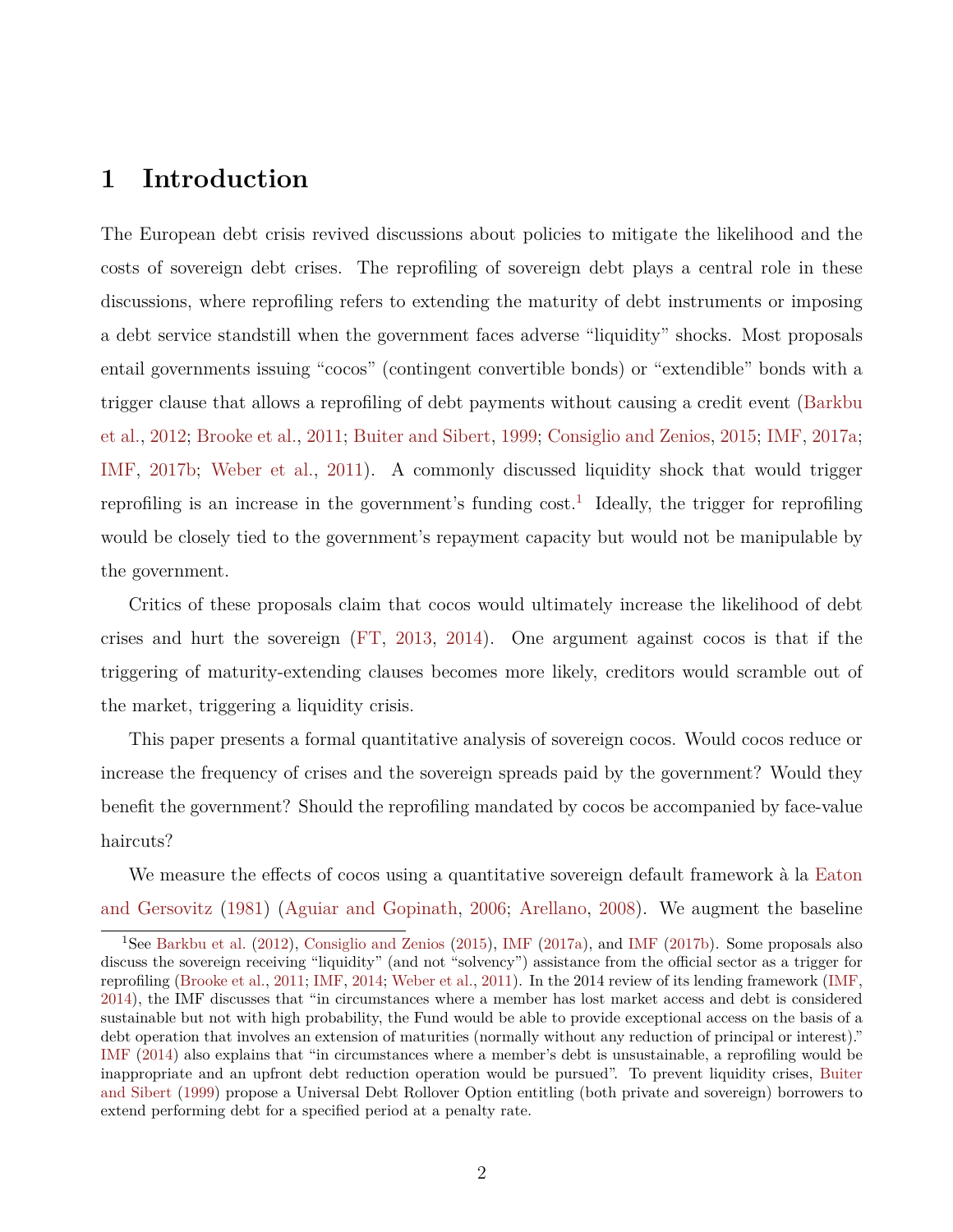model with the a shock to the lenders' risk aversion, a "liquidity" shock commonly mentioned as a possible trigger of reprofiling in policy discussion  $(MF, 2017a)^2$  $(MF, 2017a)^2$  $(MF, 2017a)^2$  $(MF, 2017a)^2$ . Formally, we analyze a small open economy that receives a stochastic endowment stream of a single tradable good. At the beginning of each period, the government observes the endowment and risk-premium shocks, and decides whether to default. A defaulting government suffers a utility loss and cannot borrow. A government that does not default can issue sovereign bonds that are priced by competitive foreign investors. In the baseline model, the government issues only non-contingent bonds. In the cocos model, the government can also issue cocos for which payments are suspended in periods with an adverse risk-premium shock. We quantify the effects of cocos by comparing simulations of the cocos model with the ones obtained when the government can only issue non-contingent debt.

We find that as argued by proponents of sovereign cocos, cocos reduce the frequency of sovereign defaults triggered by liquidity shocks and generate welfare gains. However, as argued by critics of cocos, cocos increase the overall frequency of sovereign defaults. This occurs because when cocos are available, the government chooses higher debt levels. By mitigating concerns about liquidity, cocos make indebtedness and thus default risk more attractive. Cocos also augment the increase in spreads triggered by adverse liquidity shocks because (i) lenders dislike a suspension of payments triggered by risk-premium shocks (unless this suspension of payments greatly reduces the probability of default), and (ii) the suspension of payments triggered by financing shocks leads to an increase of debt levels while the government faces these shocks.

We also find that the postponement of debt payments triggered by cocos does not provide sufficient debt relief: The government obtains larger welfare gains if the reprofiling of debt payments is accompanied by face-value haircuts (i.e., by debt forgiveness). Haircuts lower default risk, decreasing not only the average spread but also the spread increase triggered by the liquidity shock. This occurs because while debt levels increase when cocos only postpone debt payments, debt levels decline when cocos trigger debt relief.

<span id="page-4-0"></span><sup>&</sup>lt;sup>2</sup>We find equivalent results when we model other shocks that trigger debt relief, including shocks to the government's financing needs. We present those results in Appendix [A](#page-25-0).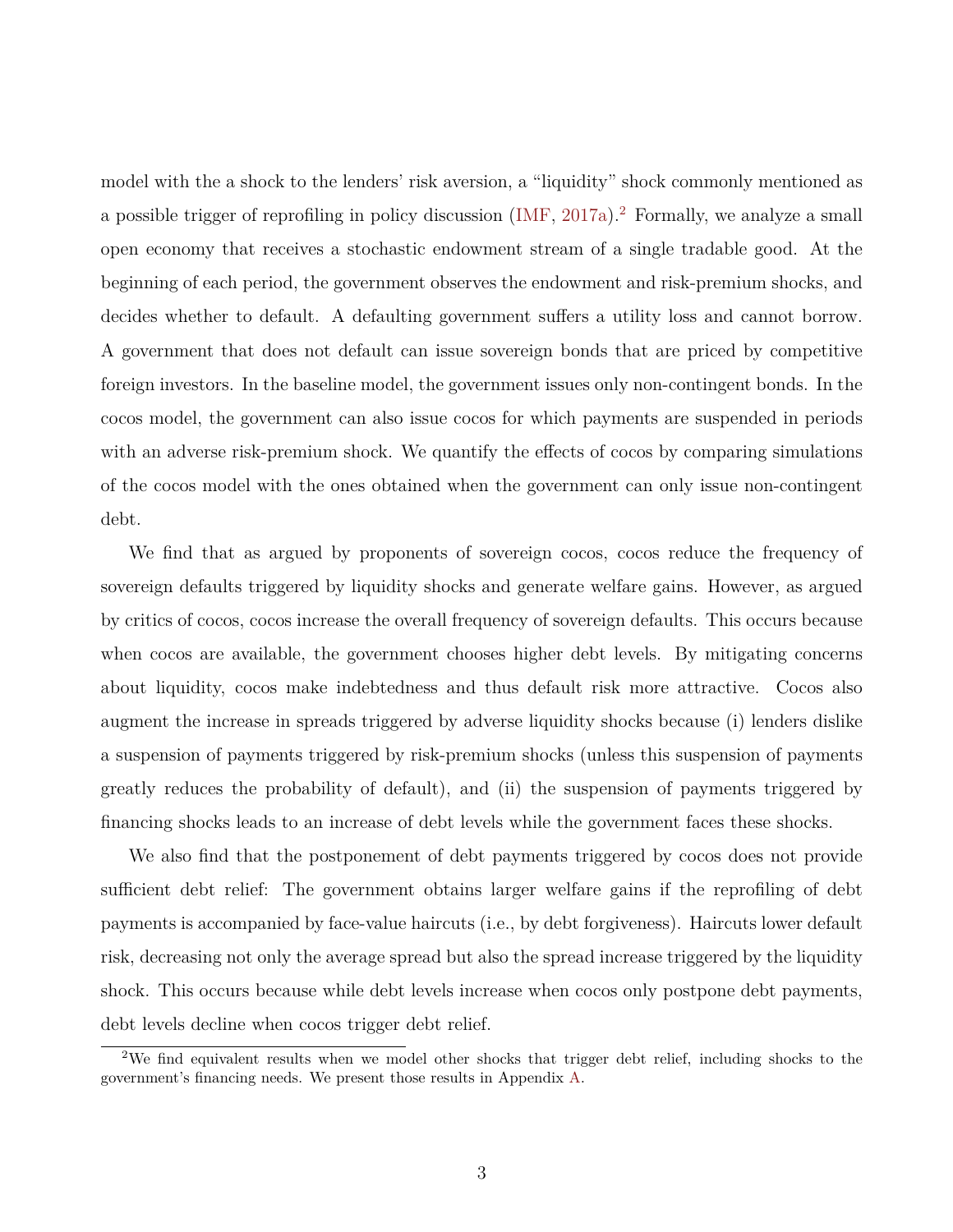**Related literature.** Sovereign cocos are only part of the set of state-contingent debt instruments for sovereigns discussed in both academic and policy circles. [IMF](#page-23-0) ([2017a\)](#page-23-0) and [IMF](#page-23-1) ([2017b\)](#page-23-1) distinguish between debt instruments with continuous adjustment of debt service payments, including GDP-linked bonds, and those involving discrete adjustment, including the cocos studied in this paper. Contingent debt instruments are different in both the shock that triggers the contingency (e.g., GDP, terms of trade, global liquidity, natural disasters) and the effect of these shocks on payments (e.g., payment suspension and payment reduction). A thorough analysis of the merits and plausibility of different state contingencies is beyond the scope of this paper. We restrict attention to debt instruments that are currently at the center of policy debates and evaluate these instruments using a model with plausible quantitative predictions.

[Hatchondo and Martinez](#page-22-4) [\(2012\)](#page-22-4), [Hatchondo et al.](#page-23-3) ([2016](#page-23-3)), and [Önder](#page-24-1) ([2021\)](#page-24-1) show that in the default model, issuing bonds linked to aggregate income allows the government to lower default risk while increasing the average level of borrowing. [Hatchondo et al.](#page-23-3) ([2016](#page-23-3)) also show that bonds with payments indexed to either the level of debt or the sovereign spread can produce welfare gains and reduce default risk. Here, in contrast, we show that default risk may increase with cocos that suspend debt payments.

[Borensztein et al.](#page-21-4) ([2017](#page-21-4)), [Mallucci](#page-24-2) ([2020](#page-24-2)), and [Phan and Schwartzman](#page-24-3) ([2021](#page-24-3)) study disaster risk. [Borensztein et al.](#page-21-4) ([2017](#page-21-4)) discuss welfare gains from introducing catastrophe bonds in a complete market model with two states of the world. [Mallucci](#page-24-2) [\(2020\)](#page-24-2) find that in a default model, disaster risk and climate change reduce the government's debt-carrying capacity and that "disaster clauses" that provide debt-servicing relief would allow governments to borrow more but may reduce welfare. [Phan and Schwartzman](#page-24-3) ([2021](#page-24-3)) find that the risk of default amplifies and propagates the damage caused by natural disasters and that welfare gains from catastrophe bonds are only a small fraction of the welfare losses from the increased risk of natural disasters.

In models in which debt is not defaultable, [Caballero and Panageas](#page-21-5) ([2008](#page-21-5)) and [Jeanne and](#page-23-4) [Ranciere](#page-23-4) [\(2011\)](#page-23-4) study insurance contracts against changes in the probability and the occurrence of sudden stops. [Borensztein et al.](#page-21-6) [\(2013\)](#page-21-6), [Lopez-Martin et al.](#page-23-5) ([2019](#page-23-5)) and [Ma and Valencia](#page-24-4) [\(2017\)](#page-24-4) discuss welfare gains from using instruments that provide insurance against fluctuations in the price of exports. [Önder et al.](#page-24-5) [\(2022\)](#page-24-5) model and document suspension of debt payments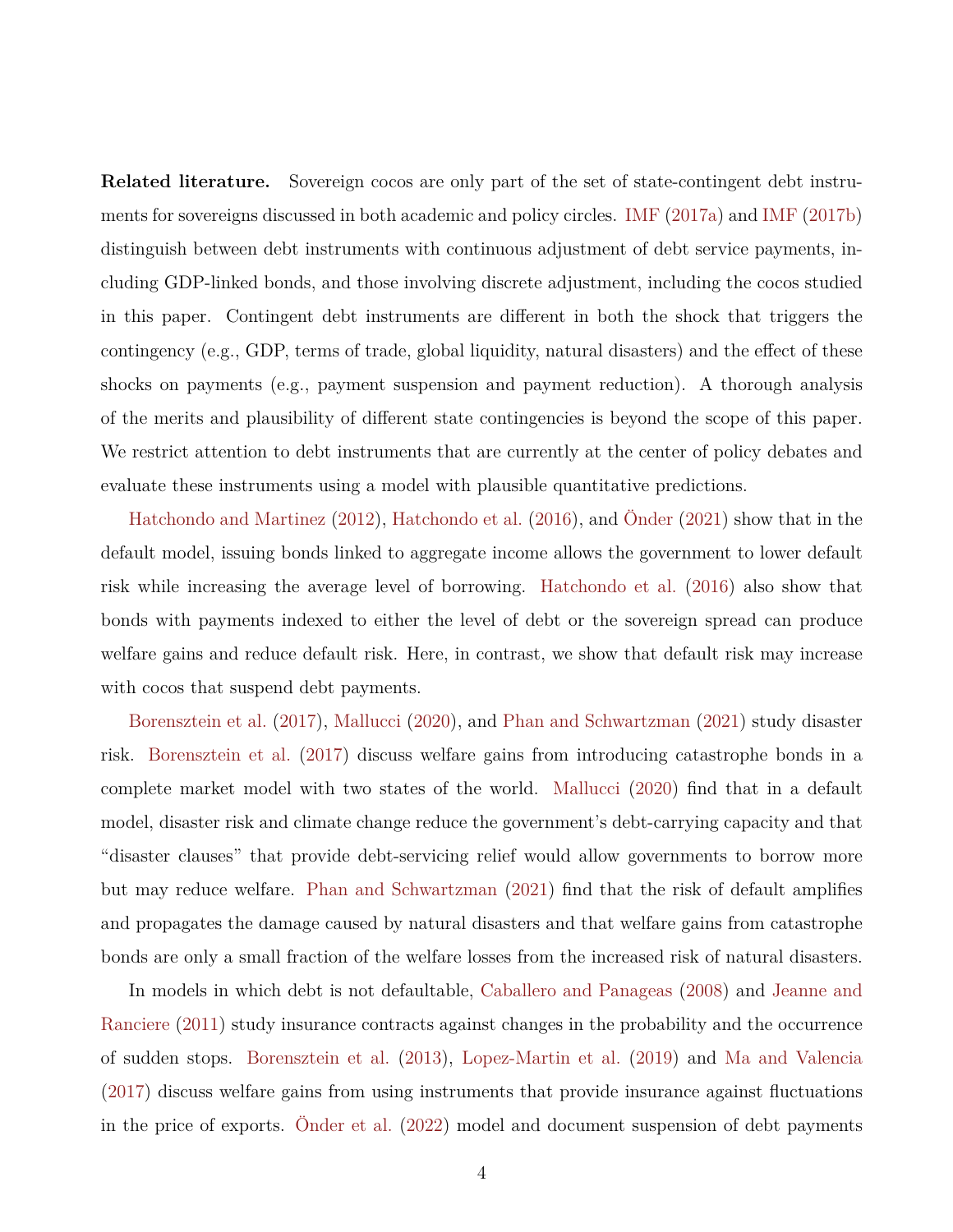for firms in Colombia because of COVID-19.

[Aguiar et al.](#page-20-1) ([2019\)](#page-20-1), [Dvorkin et al.](#page-22-5) [\(2020\)](#page-22-5) and [Mihalache](#page-24-6) ([2020](#page-24-6)) analyze the trade offs between using extensions of maturity or haircuts in sovereign debt restructurings. [Dvorkin et al.](#page-22-5) [\(2020\)](#page-22-5) discuss a regulatory cost of haircuts that help them account for the extensions of maturity during restructurings observed in the data. To the extent these costs could explain why existing proposals for sovereign cocos ignore the advantages of haircuts we find in this paper, our findings could be interpreted as a measure of the inefficiencies in the design of sovereign cocos generated by these costs.

[Hatchondo et al.](#page-23-6) ([2020b\)](#page-23-6) find that haircuts are part of the optimal one-time unanticipated debt relief in response to a one-time large unanticipated shock like COVID-19 (in contrast, we study the optimal ex-ante design of debt instrument to respond to anticipated shocks). In their setup, haircuts are useful because the large shock leads to debt overhang: reducing the stock of debt through haircuts increases the market value of the debt stock ([Hatchondo et al.](#page-23-7), [2014\)](#page-23-7). In contrast, in the simulations of our model, there is no debt overhang after liquidity shocks.

[Fernández and Martin](#page-22-6) ([2015](#page-22-6)) study sovereign debt reprofiling in a three-period model with a fixed initial debt level in which debt restructurings (including reprofilings) can avoid costly liquidations. They show that a restructuring that does not decrease expected payments to creditors during crises improves ex-ante welfare.

The rest of the paper proceeds as follows. Section [2](#page-6-0) introduces the model. Section [3](#page-11-0) discusses the benchmark calibration. Section [4](#page-15-0) discusses the effects of introducing cocos with payments postponed in periods of high risk premium. Section [5](#page-18-0) shows that the government benefits when cocos deliver additional debt relief through haircuts. Section [6](#page-19-0) concludes.

### <span id="page-6-0"></span>**2 The model**

This section presents a dynamic small-open-economy model in which the government can issue both non-state-contingent debt and cocos. The government cannot commit to future (default and borrowing) decisions. Thus, one may interpret this environment as a game in which the government making decisions in period *t* is a player who takes as given the (default and borrowing)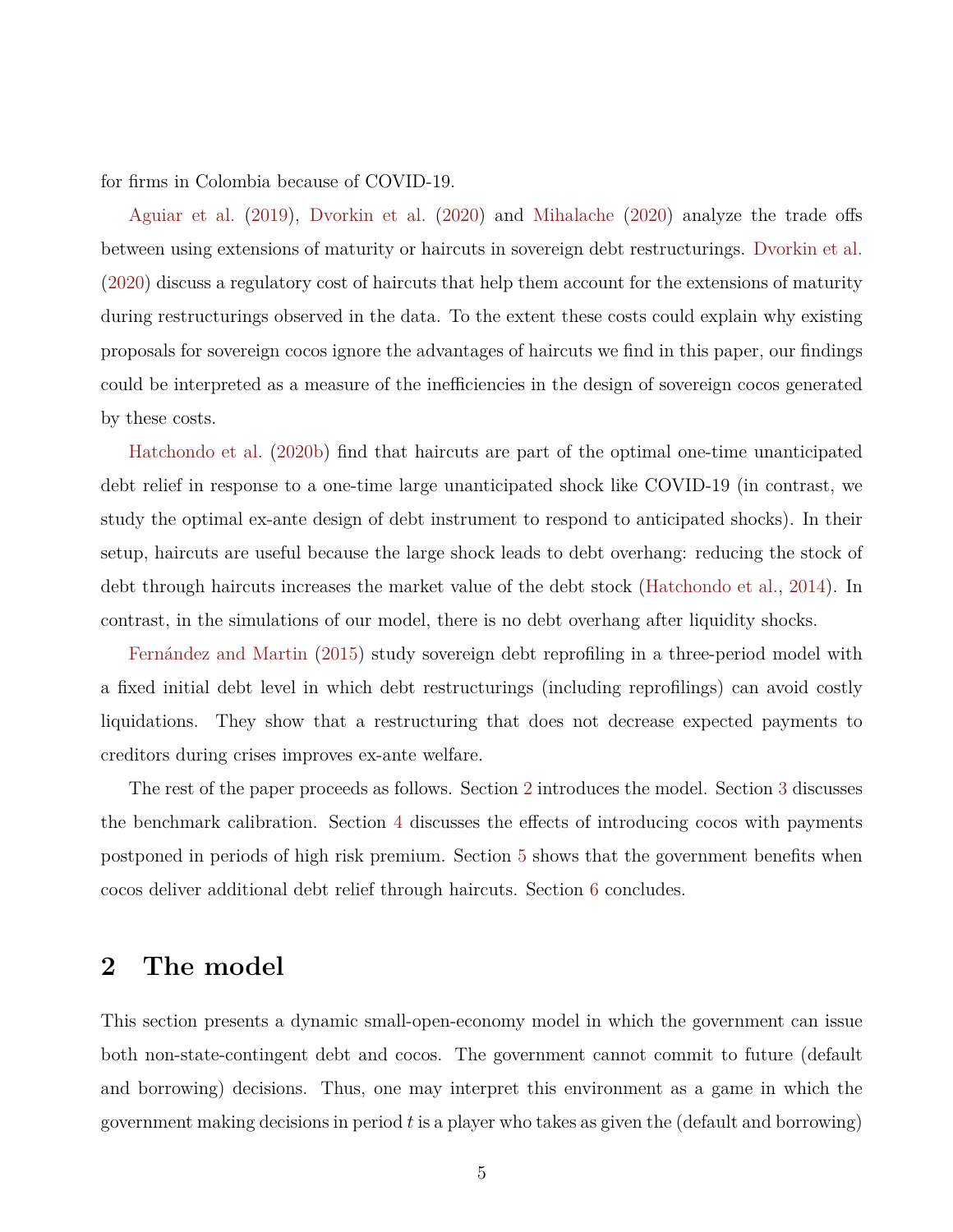strategies of other players (governments) who will decide after *t*. We focus on Markov Perfect Equilibrium. That is, we assume that in each period the government's equilibrium default and borrowing strategies depend only on payoff-relevant state variables.

Within each period, the timing of events is as follows. First, the endowment and risk-premium shocks are realized. After observing these shocks, the government chooses whether to default on its debt and borrows subject to constraints imposed by its default decision.

The economy's endowment of the single tradable good is denoted by  $y \in Y \subset \mathbb{R}_{++}$ . The endowment process follows

$$
\log(y_t) = (1 - \rho)\,\mu + \rho\log(y_{t-1}) + \varepsilon_t,
$$

with  $|\rho| < 1$ , and  $\varepsilon_t \sim N(0, \sigma_{\varepsilon}^2)$ .

The bondholders' risk-premium shock  $p_t \in \{p_L, p_H\}$  follows a Markov process such that a high-risk-premium episode starts with probability  $\pi_{LH}(y) \in [0,1]$  and ends with probability  $\pi_{HL} \in [0,1].$  To capture the fact that negative conditions in international capital markets coincide with low domestic aggregate income ([Calvo et al.,](#page-22-7) [2004](#page-22-7); [Calvo et al.,](#page-22-8) [2006](#page-22-8)), we assume that  $\pi_{LH}$  is a decreasing function of y:  $\pi_{LH}(y) = Min \left\{ \pi_{LH0} e^{-\pi_{LH1} \log(y) - 0.5 \pi_{LH1}^2 \sigma_{\varepsilon}^2}, 1 \right\}$ .

The price of sovereign bonds satisfies a no-arbitrage condition with stochastic discount factor  $M(y', y, p) = exp(-r - p\varepsilon' - 0.5p^2\sigma_{\varepsilon}^2)$ , where *r* denotes the risk-free rate at which lenders can borrow or lend. This model of the discount factor is a special case of the discrete-time version of the [Vasicek](#page-24-7) ([1977](#page-24-7)) one-factor model of the term structure and has often been used in models of sovereign default (e.g., [Arellano and Ramanarayanan](#page-21-7), [2012;](#page-21-7) [Bianchi et al.](#page-21-8), [2018](#page-21-8)).

Preferences of the government over private consumption are given by

$$
\mathbb{E}_{t}\sum_{j=t}^{\infty}\beta^{j-t}u\left(c_{j}\right),\,
$$

where E denotes the expectation operator,  $\beta$  denotes the subjective discount factor, and  $c_t$ represents consumption of private agents. The utility function is strictly increasing and concave.

As [Hatchondo and Martinez](#page-22-9) [\(2009\)](#page-22-9), we assume that a non-contingent bond issued in period *t* promises an infinite stream of coupons that decrease at a constant rate *δ*. In particular, a bond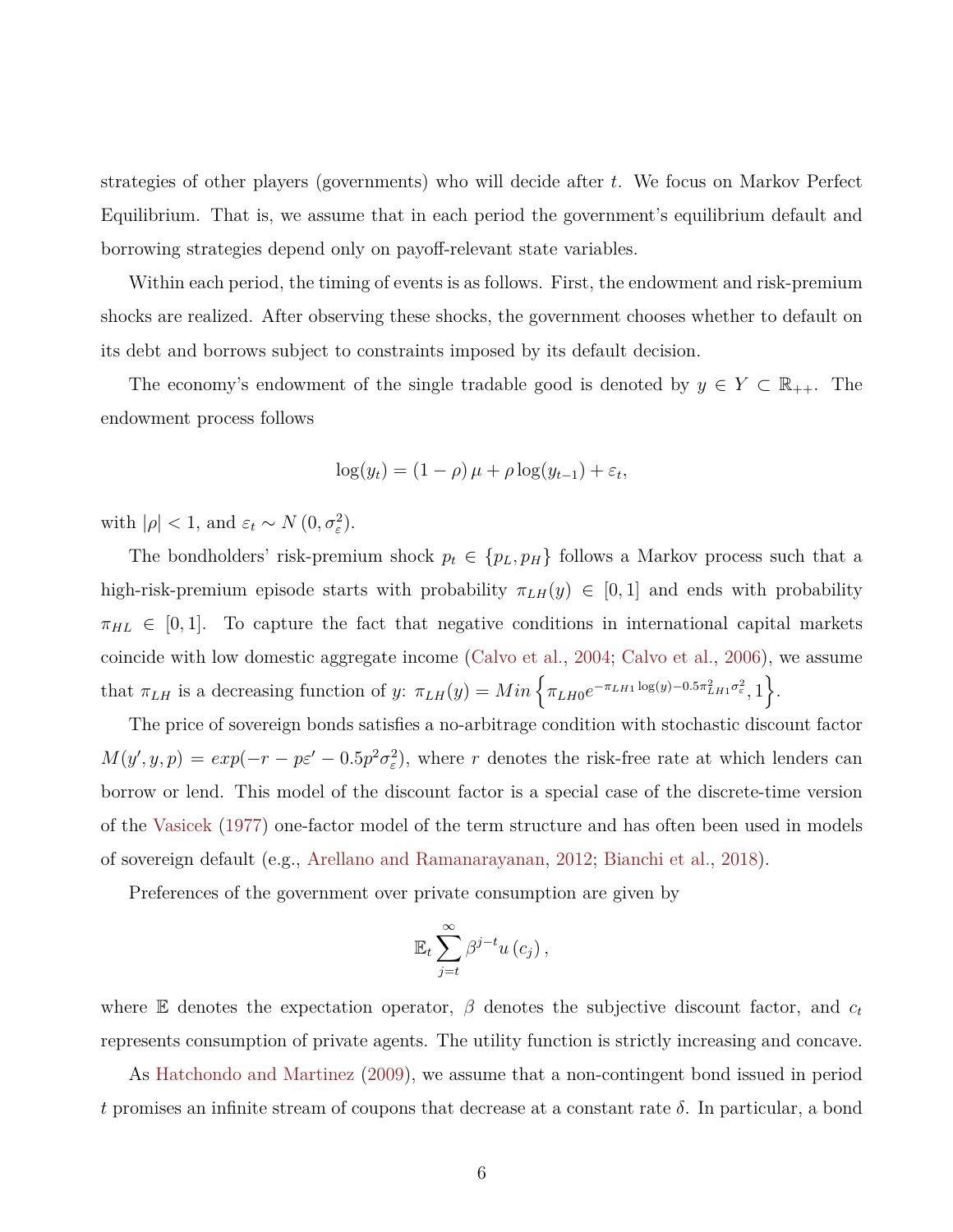issued in period *t* promises to pay  $\delta(1-\delta)^{j-1}$  units of the tradable good in period  $t+j$ , for all  $j \geq 1$ . Hence, non-contingent debt dynamics can be represented as follows:

$$
b_{t+1} = (1 - \delta)b_t + i_t,
$$

where  $\delta b_t$  are the payments due in period  $t$ , and  $i_t$  is the number of non-contingent bonds issued in period *t*.

Cocos promise an infinite stream of coupons that decrease at the constant rate  $\delta_C$ , but also allow for bond payments to be suspended in periods with  $p_t = p_H$ . Creditors earn the rate  $r_C$ on suspended payments.

When the government defaults, it does so on current and future debt obligations. This is consistent with the observed behavior of defaulting governments and it is a standard assumption in the literature.<sup>[3](#page-8-0)</sup> Following [Hatchondo et al.](#page-23-3)  $(2016)$ , we capture in a simple fashion the positive recovery rate of debt in default observed in the data. Starting from the first period after the government defaults, the government is presented with the opportunity to end the default with time-invariant probability *ξ*. In order to end the default, the government needs to exchange the bonds that are in default with bonds that promise to pay  $\alpha < 1$  times the payments promised by the exchanged bonds. The government may choose to not restructure the debt and continue in default, in which case its debt level will still be  $\alpha$  times the debt level before the restructuring opportunity (thus, the government can obtain a lower recovery rate at the expense of a longer default period). During default, the government's payment obligations grow at the interest rate *r*.

In a model with long-term debt, a positive recovery rate may give the government incentives to issue large amounts of debt before defaulting, which would allow for a large increase in consumption [\(Hatchondo et al.,](#page-23-7) [2014](#page-23-7)). In order to avoid this problem, we assume that the government cannot issue bonds at a price lower than *q* (the secondary market price of government debt can still be lower than *q*). We choose a value of *q* that eliminates consumption booms before

<span id="page-8-0"></span><sup>3</sup>Sovereign debt contracts often contain an acceleration clause and a cross-default clause. The first clause allows creditors to call the debt they hold in case the government defaults on a debt payment. The cross-default clause states that a default in any government obligation constitutes a default in the contract containing that clause. These clauses imply that after a default event, future debt obligations become current.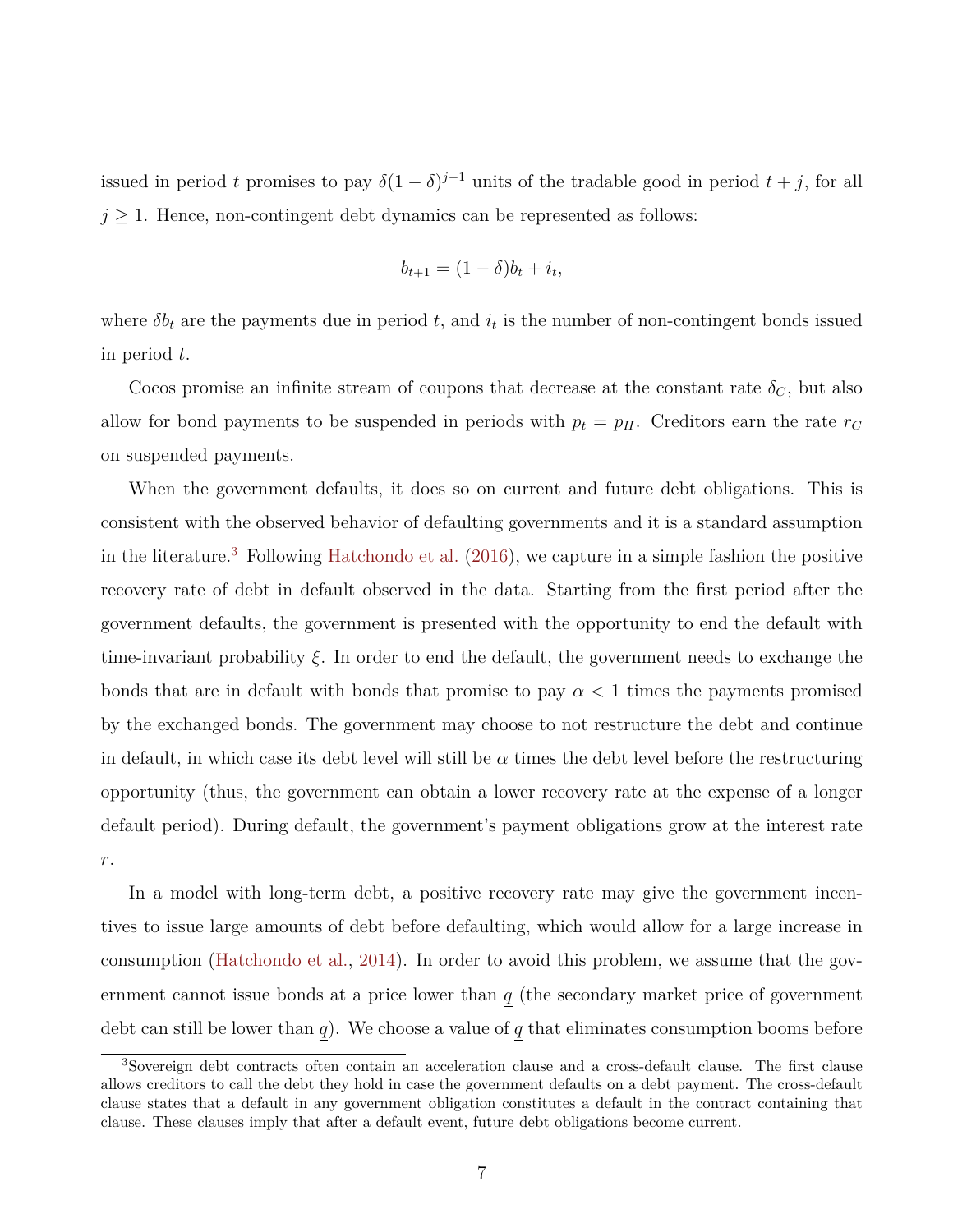defaults and is never binding in the simulations.

As [Bianchi et al.](#page-21-8) ([2018](#page-21-8)), we assume a defaulting government cannot borrow, suffers a one-time utility loss  $U^D(y)$ .<sup>[4](#page-9-0)</sup> Also following [Bianchi et al.](#page-21-8) ([2018](#page-21-8)), we assume a fixed level of government expenditures  $g > 0$ . This allows us to capture rigidities in the government budget constraint that accentuate the importance of liquidity shocks.<sup>[5](#page-9-1)</sup> Thus, if the government is not in default and cocos payments are suspended, consumption is given by

$$
c = y - g - \delta b + q(b', b'_C, y, p, g) [b' - b(1 - \delta)] + q_C(b', b'_C, y, p, g) (b'_C - b_C e^{rc}),
$$

where  $q$  and  $q_C$  denote the price of non-contingent bonds and cocos, respectively. If cocos payments are not suspended, consumption is given by

$$
c = y - g - \delta b + q(b', b'_C, y, p, g) [b' - b(1 - \delta)] + q_C(b', b'_C, y, p, g) [b'_C - b_C(1 - \delta_C)].
$$

If the government defaults, consumption is given by  $c = y - q$ .

#### **2.1 Recursive Formulation**

Let  $s \equiv (y, p)$  denote the vector of exogenous states. Let *V* denote the value function of a government that is not currently in default. The function *V* satisfies the following functional equation:

<span id="page-9-2"></span>
$$
V(b, bC, s) = \max \{ VR(b, bC, s), VD(b, bC, s) \},
$$
\n(1)

where the government's value of repaying is given by

<span id="page-9-0"></span><sup>&</sup>lt;sup>4</sup>In the calibration, a period in the model is a year and thus the exclusion from debt markets after defaulting lasts for a year, which is a common assumption in quantitative studies of sovereign default [\(Arellano](#page-21-3), [2008;](#page-21-3) [Bianchi et al.](#page-21-8), [2018](#page-21-8)), and is also within the range of empirical estimates ([Gelos et al.](#page-22-10), [2011](#page-22-10)). Assuming a utility cost of defaulting instead of the also often used income cost allows us to calibrate the income process without using the simulations (because default does not affect aggregate income).

<span id="page-9-1"></span><sup>&</sup>lt;sup>5</sup>Introducing rigidities in the government's budget constraint allows the default model to generate plausible adjustments in response to shocks ([Bocola and Dovis](#page-21-9), [2015](#page-21-9)). Rigidities also play an important role in policy analysis. For example, the IMF's debt sustainability analysis assumes that the government cannot adjust spending for two years in response to shocks to GDP or contingent liabilities ([IMF](#page-23-8), [2013](#page-23-8)).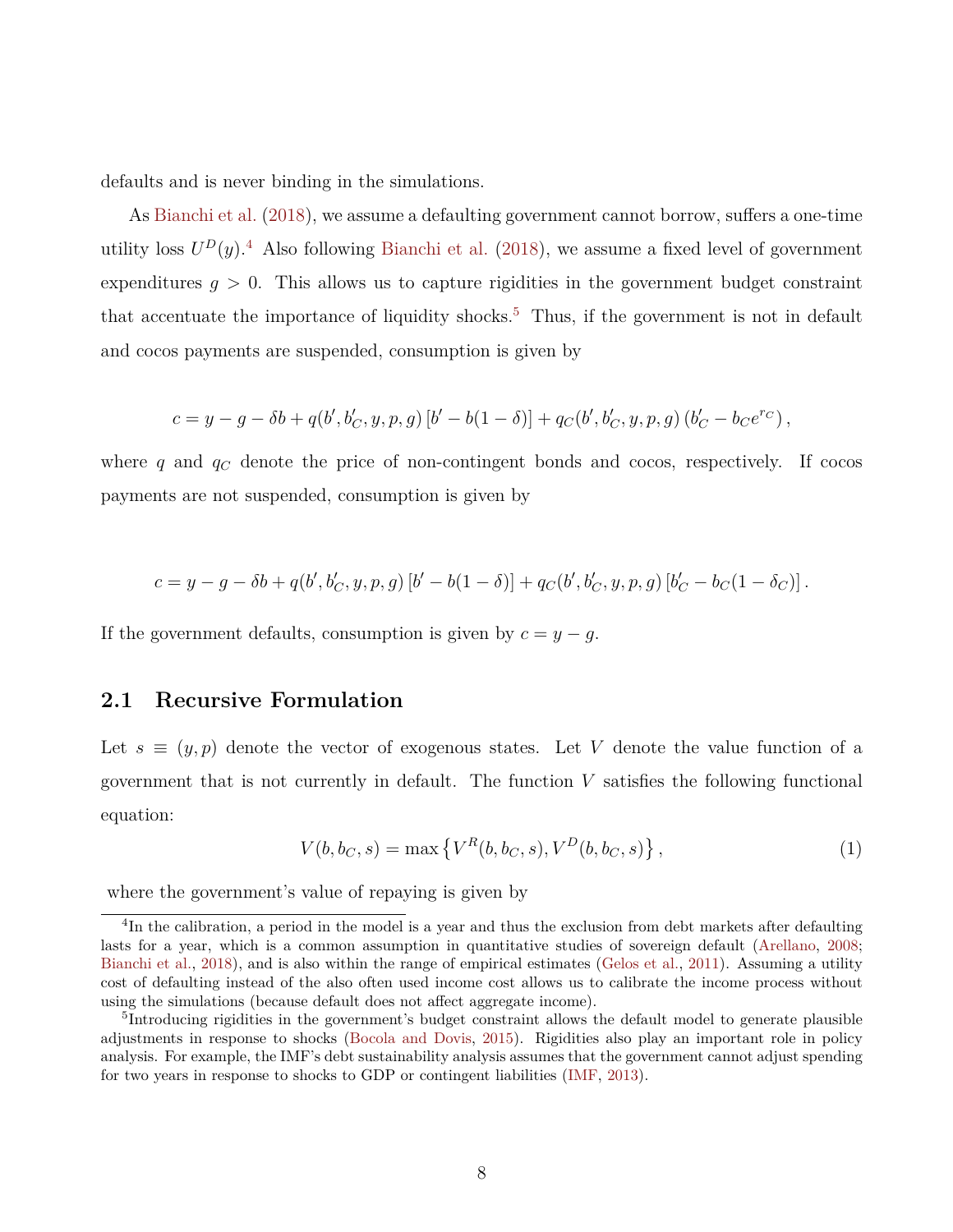<span id="page-10-0"></span>
$$
V^{R}(b, b_{C}, s) = \max_{i \ge 0, i_{C} \ge 0, c \ge 0} \{ u(c) + \beta \mathbb{E}_{(s')|(s)} V(b', b'_{C}, s') \},
$$
  
\nsubject to  
\n
$$
c = y - g - \delta b - [1 - \mathcal{I}(p)] \delta_{C} b_{C} + q(b', b'_{C}, s)i + q_{C}(b', b'_{C}, s)i_{C},
$$
  
\n
$$
i = b' - b(1 - \delta),
$$
  
\n
$$
i_{C} = b'_{C} - [1 - \mathcal{I}(p)] b_{C}(1 - \delta_{C}) - \mathcal{I}(p) b_{C} e^{rc},
$$
  
\n
$$
q(b', b'_{C}, s) \ge q \forall b' > b(1 - \delta),
$$
  
\n
$$
q_{C}(b', b'_{C}, s) \ge q \forall b'_{C} > [1 - \mathcal{I}(p)] b_{C}(1 - \delta_{C}) + \mathcal{I}(p) b_{C} e^{rc},
$$
\n(2)

where  $\mathcal{I}(p)$  is an indicator function that is equal to 1 if the risk premium shock  $p$  takes the high value, and is equal to 0 otherwise. The value of defaulting is given by:

<span id="page-10-1"></span>
$$
V^{D}(b, b_{C}, s) = u(y - g) - U^{D}(y) + \beta \mathbb{E}_{s'|s} \left[ V(\alpha b, \alpha b_{C}, s') \right]. \tag{3}
$$

The price of non-contingent bonds is given by

<span id="page-10-2"></span>
$$
q(b', b'_C, s) = \mathbb{E}_{s'|s} \left[ M(\varepsilon', p) \left[ d' \alpha q \left( \alpha b', \alpha b'_C, s' \right) (1 - d') \left[ \delta + (1 - \delta) q \left( b'', b''_C, s' \right) \right] \right] \right],\tag{4}
$$

and the price of a coco is given by

<span id="page-10-3"></span>
$$
q_C(b', b'_C, s) = \mathbb{E}_{s'|s} [M(\varepsilon', p) [d' \alpha q_C (\alpha b', \alpha b'_C, s')+ (1 - d') [[1 - \mathcal{I}(p', g')] [\delta_C + (1 - \delta_C) q_C (b'', b''_C, s')]+ \mathcal{I}(p', g') e^{rc} q_C (b'', b''_C, s')]]],
$$
(5)

where  $d' = \hat{d}(b', b'_{C}, s')$  denotes the next-period equilibrium default decision,  $b'' = \hat{b}(b', b'_{C}, s')$ denotes the next-period equilibrium non-contingent debt decision and  $b''_C = \hat{b}_C(b', b'_C, s')$  denotes the next-period equilibrium cocos decision.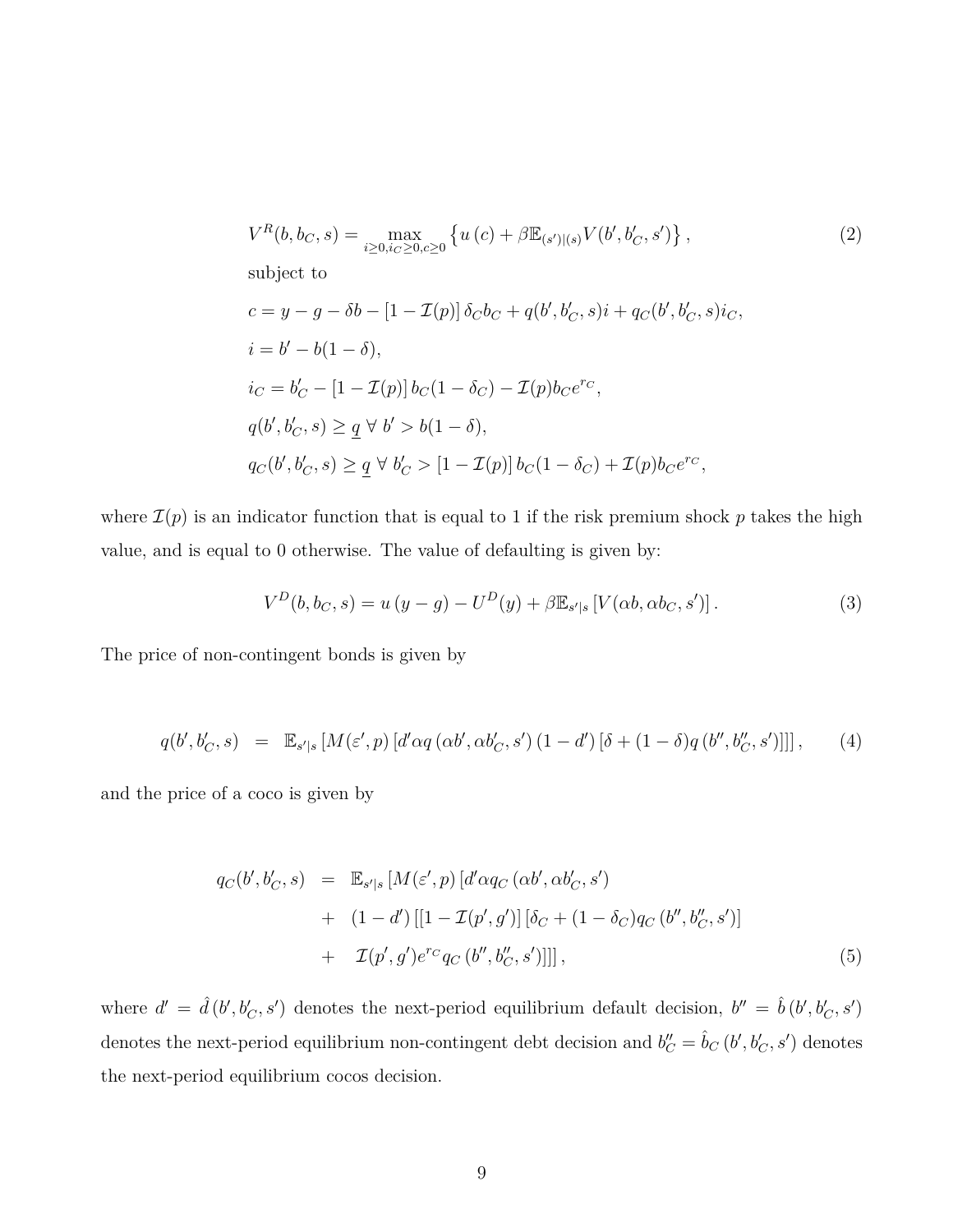#### **2.2 Recursive Equilibrium**

A *Markov Perfect Equilibrium* is characterized by

1. rules for default  $\hat{d}$ , non-contingent borrowing  $\hat{b}$ , and cocos borrowing  $\hat{b}_C$ 

2. and bond price functions *q* and *q<sup>C</sup>* for non-contingent and cocos debt, respectively,

such that:

- i. given the bond price functions  $q$  and  $q_C$ , the policy functions  $\hat{d}$ ,  $\hat{b}$ , and  $\hat{b}_C$  solve the Bellman equations  $(1)$  $(1)$ ,  $(2)$  $(2)$ , and  $(3)$  $(3)$ .
- ii. given policy rules  $\{\hat{d}, \hat{b}, \hat{b}_C\}$ , the bond price functions *q* and *q<sub>C</sub>* satisfy conditions [\(4\)](#page-10-2) and [\(5](#page-10-3)), respectively.

### <span id="page-11-0"></span>**3 Calibration for the economy without cocos**

We first calibrate the benchmark model without cocos  $(i_C = 0)$  to match salient features of emerging economies (and other economies facing default risk). The calibration strategy follows closely the one presented by [Bianchi et al.](#page-21-8) [\(2018\)](#page-21-8).

The utility function displays a constant coefficient of relative risk aversion, i.e.,

$$
u(c) = \frac{c^{1-\gamma} - 1}{1 - \gamma}, \text{ with } \gamma \neq 1.
$$

Following [Bianchi et al.](#page-21-8) [\(2018\)](#page-21-8), the utility cost of defaulting is given by  $U^d(y) = \max\{0, \lambda_0 + \lambda_1 y\}.$ As explained by [Hatchondo and Martinez](#page-22-11) [\(2017\)](#page-22-11), having two parameters in the cost of defaulting allows us to match the average levels of debt and spread in the data.

Table [1](#page-12-0) presents the benchmark values given to all parameters in the model. A period in the model refers to a year. The risk-free interest rate is set equal to 4 percent, and the discount factor  $\beta$  is set equal to 0.92. These are standard values in quantitative studies of sovereign defaults and business cycles in small open economies. We set  $q = 0.45$ , which eliminates consumption booms before defaults and is never binding in the simulations.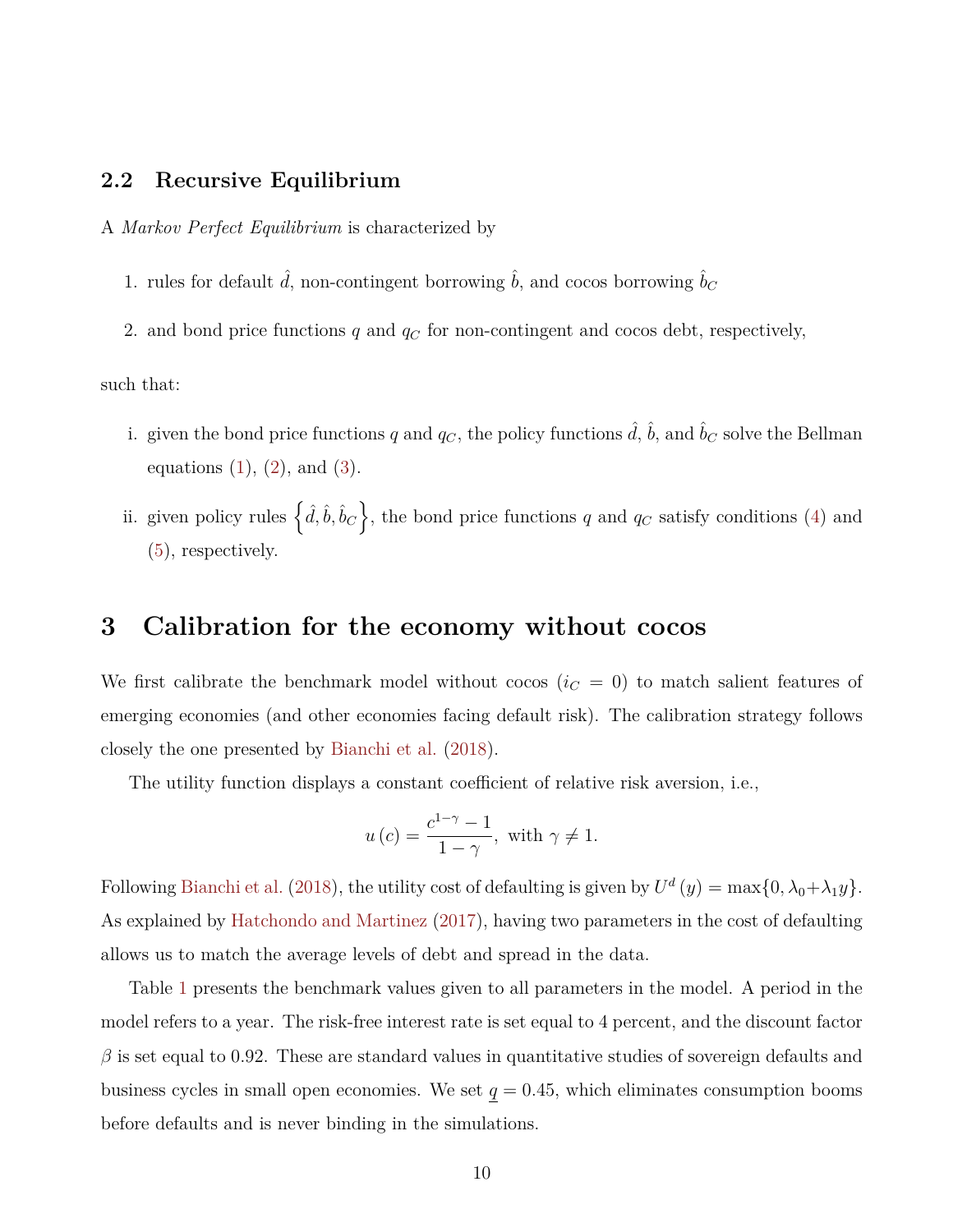| Risk-free rate                            | $\mathcal{r}$       | $4\%$                         |
|-------------------------------------------|---------------------|-------------------------------|
| Discount factor                           | $\beta$             | 0.92                          |
| Income autocorrelation coefficient        | $\rho$              | 0.66                          |
| Minimum bond price                        | $\underline{q}$     | 0.45                          |
| Standard deviation of innovations         | $\sigma_{\epsilon}$ | $3.4\%$                       |
| Mean log income                           | $\mu$               | $(-1/2)\sigma_{\epsilon}^{2}$ |
| Government consumption                    | $\mathfrak{g}$      | 0.12                          |
| Recovery rate                             | $\alpha$            | 63\%                          |
| Debt duration                             | $\delta$            | 0.286                         |
| Probability of exiting high risk premium  | $\pi_{HL}$          | 0.8                           |
| Cost of defaulting                        | $\lambda_0$         | 0.5305                        |
| Cost of defaulting                        | $\lambda_1$         | 4.64                          |
| Borrower's risk aversion                  | $\gamma$            | 2.19                          |
| Probability of entering high risk premium | $\pi_{LHO}$         | 0.38                          |
| Probability of entering high risk premium | $\pi_{LH1}$         | 38                            |
| Risk-premium shock                        | $p_H$               | 3.8                           |

<span id="page-12-0"></span>Table 1: Parameter Values.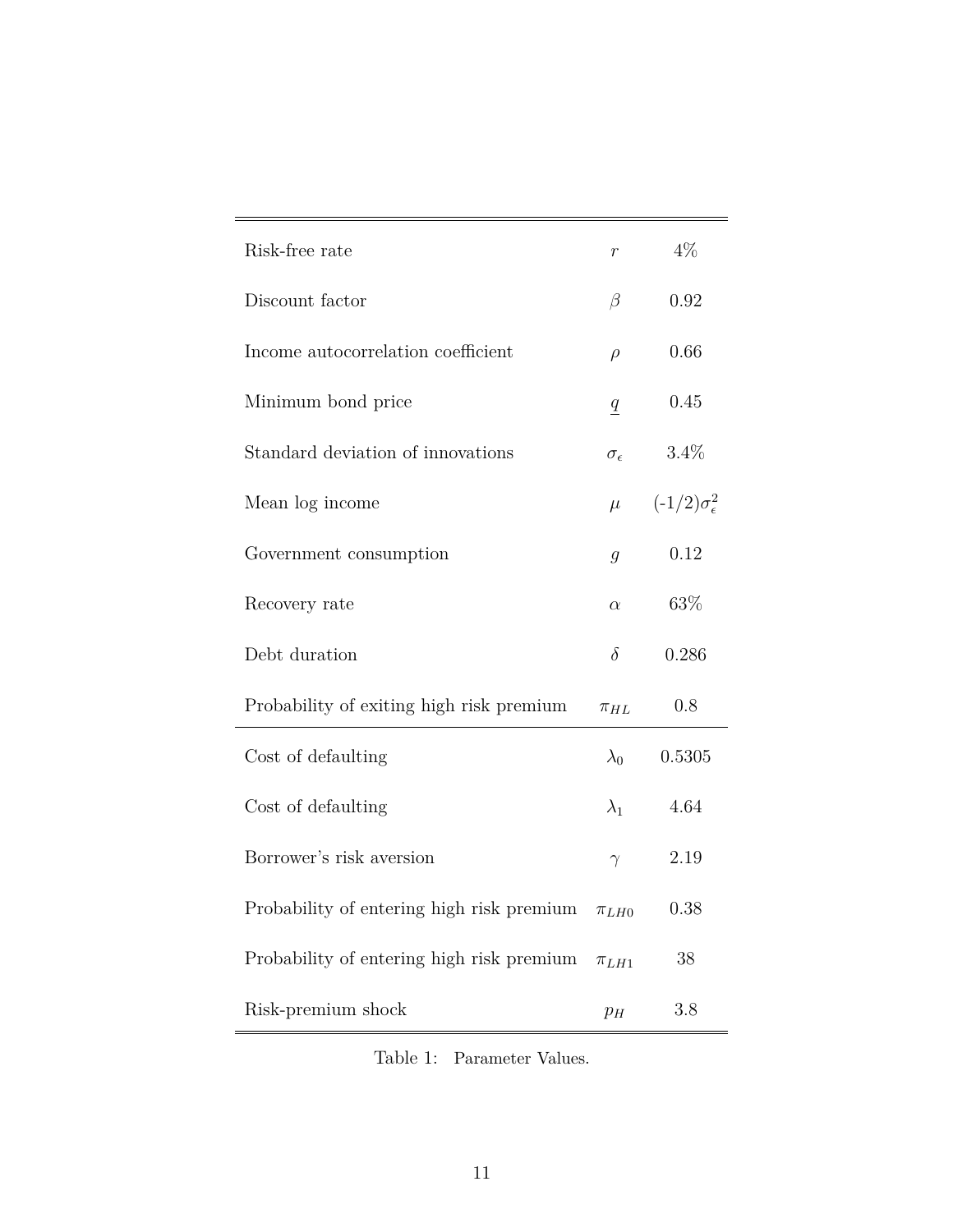We use data from Mexico, a common reference for quantitative studies of sovereign default, for choosing the parameters that govern the endowment process, the level and duration of debt, and the mean spread (Mexico displays the same properties that are observed in other emerging economies and in advanced economies facing default risk; see [Aguiar and Gopinath,](#page-20-2) [2007;](#page-20-2) [Alvarez](#page-21-10) [et al.](#page-21-10), [2013](#page-21-10); [Neumeyer and Perri](#page-24-8), [2005](#page-24-8); and [Uribe and Yue,](#page-24-9) [2006\)](#page-24-9). Unless specified otherwise, we use data from 1993 to 2014. The parameter values that govern the endowment process are chosen to mimic the behavior of logged and linearly detrended GDP in Mexico during that period.

The level of public expenditure *g* is set to 12 percent of average income to match the average level of public consumption to GDP in Mexico. We set  $\delta = 0.2845$ . With this value and the targeted level of sovereign spread, sovereign debt has an average duration of 3 years in the simulations, which is roughly the average duration of public debt in Mexico.<sup>[6](#page-13-0)</sup>

Following [Bianchi et al.](#page-21-8) ([2018](#page-21-8)), we assume there are three high risk-premium episodes every twenty years and that each episode lasts on average for 1.25 years. We set the probability of exiting a high-risk-premium period to  $\pi_{HL} = 0.8$  and we calibrate the parameters of the probability of entering a high-risk-premium period to match the frequency of such periods and the lower level of income during such periods. Looking at the EMBI spread for all available countries not in default (according to Fitch) since 1994, one can identify three episodes of high average sovereign spreads (when spreads where higher than the sample mean plus one standard deviation) in the last twenty years: 1994-1995 (Tequila crisis), 1998 (default in Russia), and 2008 (Global Financial Crises). The average EMBI spread was more than 3 percentage points higher in those episodes than in normal periods. In Mexico, the average spread was 2 percent higher during those episodes. Our calibration approach is consistent with proposals of using the EMBI as the trigger for reprofiling in cocos ([IMF](#page-23-0), [2017a\)](#page-23-0). As [Bianchi et al.](#page-21-8) [\(2018\)](#page-21-8), we assume  $p_L = 0$ (lenders are risk-neutral in good times) and calibrate *p<sup>H</sup>* targeting the average spread increase triggered by high risk premium.

<span id="page-13-0"></span>We calibrate the cost of defaulting (two parameters), the borrower's risk aversion, the prob-

 $6$ We use data from the central bank of Mexico for debt duration, and the Macaulay definition of duration that, with the coupon structure in this paper, is given by  $D = \frac{1+r^*}{\delta+r^*}$ , where  $r^*$  denotes the constant per-period yield delivered by the bond.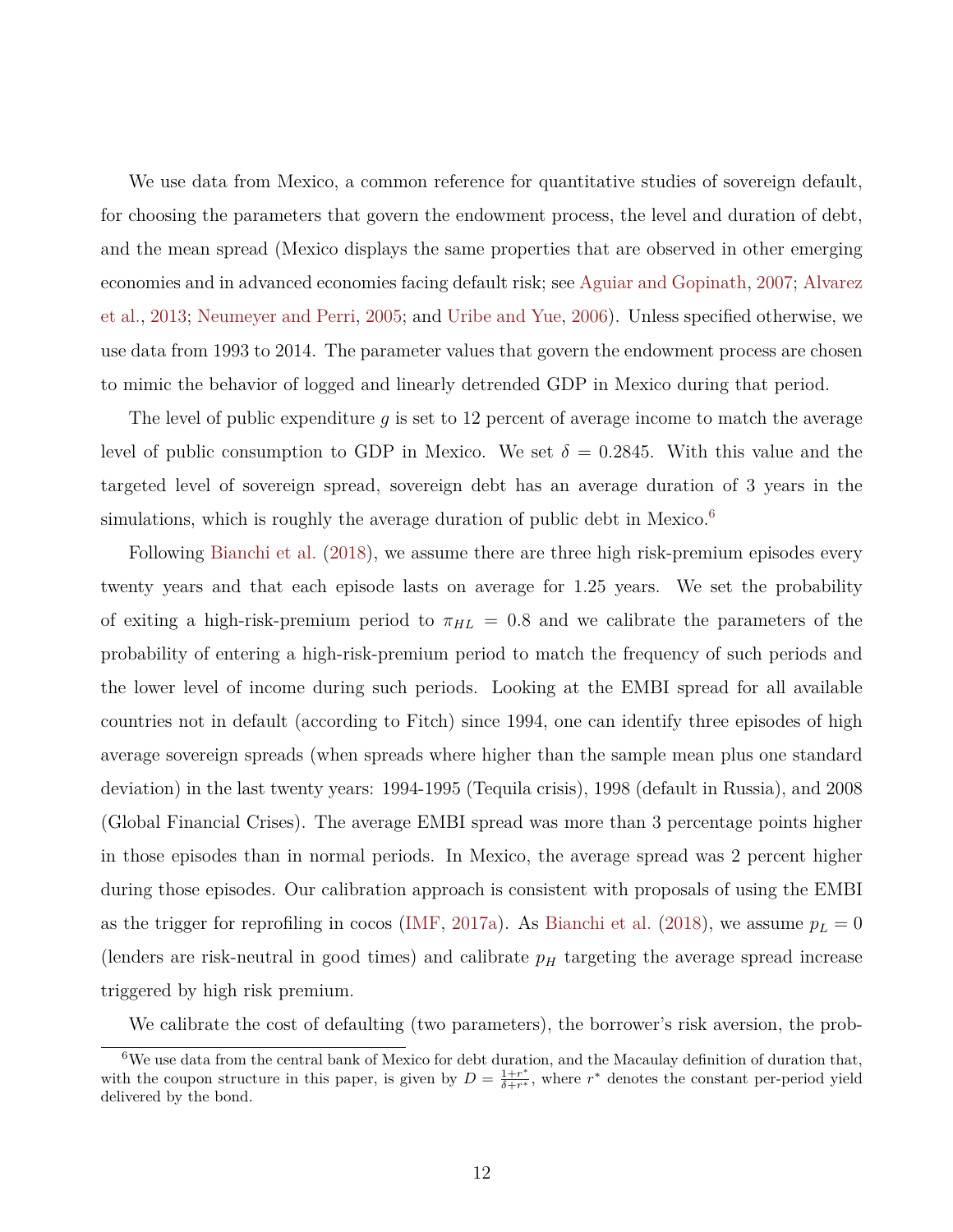ability of entering a high-risk-premium period (two parameters), and the risk premium  $(\lambda_0, \lambda_1,$ *γ*,  $π$ <sub>*LH*0</sub>,  $π$ <sub>*LH*1</sub>, and *p<sub>H</sub>*, respectively) targeting six moments: A mean spread of 2.4 percent, a mean public debt to GDP ratio of 43.5 percent, a volatility of consumption equal to the volatility of income, three high-risk-premium episodes every twenty years, an average income 4 percent lower during these episodes [\(Calvo et al.](#page-22-8), [2006](#page-22-8)), and spread increase during high-risk-premium episodes of 2 percentage points. The targets for the levels of debt and spread are from Mexico. We target a volatility of consumption equal to the volatility of income following [Bianchi et al.](#page-21-8)  $(2018).$  $(2018).$ <sup>[7](#page-14-0)</sup> The target for the increase in the spread during episodes with high risk premium is the average increase in Mexico's EMBI spreads during the three episodes described in the previous paragraph.

The recursive problem is solved using value function iteration. We solve the optimal borrowing in each state by searching over a grid of debt levels and then using the best portfolio on that grid as an initial guess in a nonlinear optimization routine. The value functions  $V^D$  and  $V^R$  and the functions for equilibrium bond prices *q* and *q<sup>C</sup>* are approximated using linear interpolation over *y* and cubic spline interpolation over debt levels. We use 20 grid points for debt levels, and 25 grid points for income realizations. Expectations are calculated using 50 quadrature points for the income shocks. As [Hatchondo et al.](#page-23-9) ([2010](#page-23-9)), we solve for the equilibrium of the finite-horizon version of our economy. That is, the approximated value and bond price functions correspond to the ones in the first period of a finite-horizon economy with a number of periods large enough that the maximum deviation between the value and bond price functions in the first and second period is no larger than 10*−*<sup>6</sup> .

<span id="page-14-0"></span><sup>7</sup>As discussed by [Bianchi et al.](#page-21-8) ([2018\)](#page-21-8), the domestic risk aversion is a key parameter determining the government's willingness to tolerate liquidity shocks. In general, in equilibrium default models, governments may be too eager to lower consumption in response to adverse shocks [\(Aguiar et al.](#page-20-3), [2016\)](#page-20-3). This is in part because quantitative studies of sovereign default that do not make domestic risk aversion part of the calibration and present a volatility of consumption significantly higher than the volatility of income. This is consistent with the data for total consumption in emerging markets. However, the model features only non-durable consumption, and non-durable consumption is less volatile than GDP in emerging markets. [Alvarez et al.](#page-21-10) ([2013\)](#page-21-10) show that the ratio of the standard deviations of consumption and income is 0.9 both on average for emerging markets and for Mexico. Targeting a volatility of consumption equal to the volatility of income brings us closer to the data for non-durable consumption without presenting a major departure from previous studies (note also that the model does not feature durable consumption, which is more volatile than GDP). The value of the risk aversion parameter that results from the calibration ( $\gamma = 2.2$ ) is well within the range of values used for macro models.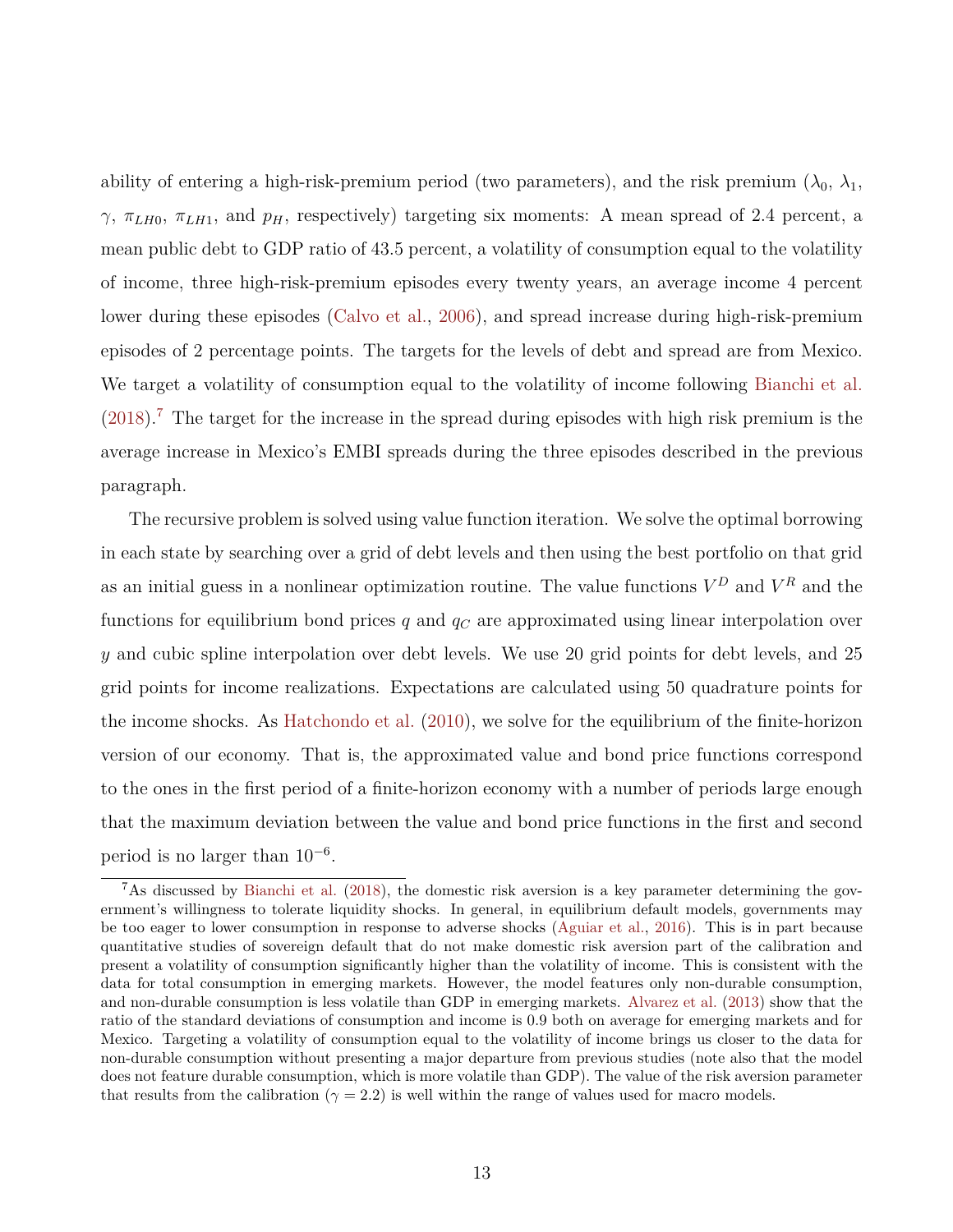Table [2](#page-16-0) reports moments in the data and in the simulations of the benchmark economy with non-contingent debt. Simulations match the moments targeted in the calibration well.

### <span id="page-15-0"></span>**4 The effects of cocos**

We evaluate the effects of cocos by comparing simulation results in the benchmark economy without cocos with the ones obtained when we assume the government can issue both noncontingent bonds and cocos. We assume suspended payments earn the risk-free rate  $(r_C = r)$ and thus the nominal haircut from triggering the contingency clause in cocos is equal to zero.

Table [2](#page-16-0) shows that, as anticipated by critics of cocos, cocos increase the default frequency, which is reflected in higher spreads. This occurs because the debt level increases with cocos. The government borrows more with cocos because it does not have to worry about the rollover risk implied by risk-premium shocks.<sup>[8](#page-15-1)</sup>

Table [2](#page-16-0) also shows that as anticipated by critics of cocos, cocos exacerbate the spread increase triggered by the risk-premium shock. This occurs even though the reprofiling of cocos payments eliminates defaults triggered by risk-premium shocks, and because (i) lenders dislike the postponement of payments precisely when the risk premium is high and they value payments the most and (ii) the suspension of payments triggered by financing shocks leads to an increase of debt levels while the government faces these shocks.

Figure [1](#page-17-0) shows that introducing cocos increases welfare.<sup>[9](#page-15-2)</sup> The initial consumption increase

$$
\left[\frac{\hat{V}^{\text{Non-contingent}}(b, y, p, l)}{\hat{V}^{\text{Cocos}}(b, 0, y, p, l)}\right]^{\left(\frac{1}{1-\gamma}\right)} - 1,
$$

where the superindex "Non-contingent" refers to the value function in the benchmark economy and the superindex

<span id="page-15-1"></span><sup>&</sup>lt;sup>8</sup>When we simulate the cocos economy without allowing the government to buy back debt, we find almost identical results, indicating that buybacks (for example, motivated by changes in the lenders' valuation of sovereign debt) do not play a significant role in the simulations. When we simulate the economy with only cocos (instead of both cocos and non-contingent debt), we find similar results but a slightly higher debt level (54.6), spread (2.9), and default probability (7.2). This may be due to the longer duration of cocos worsening the government's time inconsistency problem ([Hatchondo et al.](#page-23-10), [2020a\)](#page-23-10). These relatively mild effects of the duration of cocos is consistent with those discussed in footnote [11](#page-19-1).

<span id="page-15-2"></span><sup>9</sup>We measure welfare gains from introducing cocos as the constant proportional change in consumption that would leave a consumer indifferent between living in the economy without cocos and living in the economy with cocos. These welfare gains are given by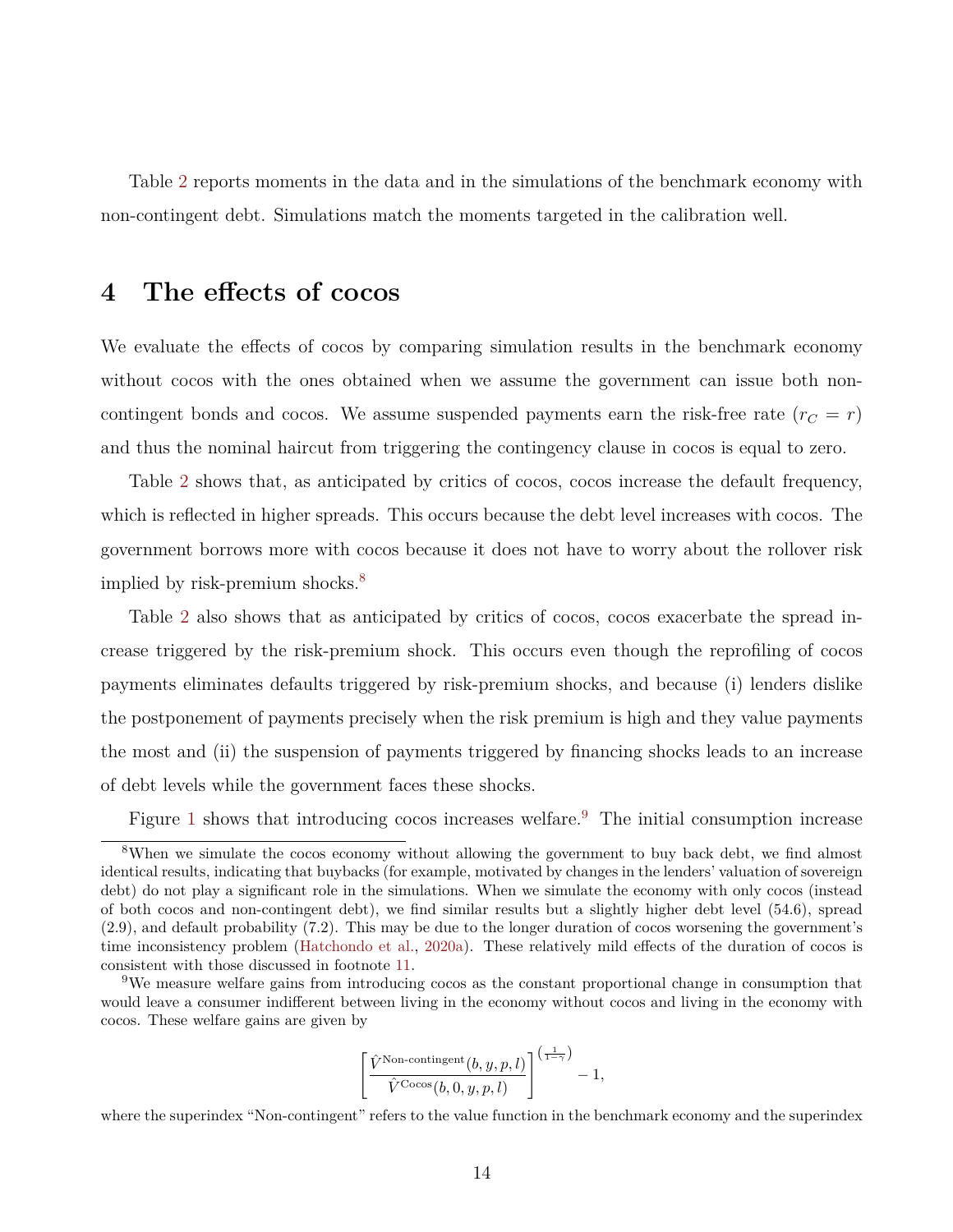|                                                    | Data      | Benchmark | With cocos |
|----------------------------------------------------|-----------|-----------|------------|
| Mean debt/y $(\%)$                                 | 43.0      | 43.1      | $3.9\,$    |
| Mean cocos debt/y $(\%)$                           | n.a.      | n.a.      | 49.0       |
| Mean $r_s$ (%)                                     | $2.4\,$   | $2.4\,$   | $2.4\,$    |
| Mean cocos $r_s$ (%)                               | n.a.      | n.a.      | $2.8\,$    |
| Defaults per 100 years                             | n.a.      | $6.2\,$   | $6.8\,$    |
| Duration                                           | $3.0\,$   | 3.0       | 3.0        |
| Duration cocos                                     | n.a.      | n.a.      | $3.6\,$    |
| $\sigma(c)/\sigma(y)$                              | $1.0\,$   | 0.99      | $0.97\,$   |
| $\sigma(r_s)$                                      | $\rm 0.9$ | 1.4       | 1.6        |
| $\sigma(r_s)$ cocos                                | n.a.      | n.a.      | 1.8        |
| $\rho(c, y)$                                       | 0.80      | 0.97      | 0.90       |
| Probability high-risk-premium starts $(\%)$        | 15.0      | 15.0      | 15.0       |
| Lower income during high-risk-premium $(\%)$       | 4.0       | $4.1\,$   | $4.4\,$    |
| $\Delta r_s$ with high-risk-premium shock          | $2.0\,$   | $2.1\,$   | 3.1        |
| $\Delta r_s$ cocos with high-risk-premium shock    | n.a.      | n.a.      | $2.7\,$    |
| Fraction of defaults triggered by liquidity $(\%)$ |           | $3.2\,$   | $0.0\,$    |

<span id="page-16-0"></span>Table 2: Effects of introducing cocos. The standard deviation of *x* is denoted by  $\sigma(x)$ . Moments are computed using detrended series. Trends are computed using the Hodrick-Prescott filter with a smoothing parameter of 100. Moments for the simulations correspond to the mean value of each moment in 250 simulation samples, with each sample including 120 periods (30 years) without a default episode. Simulation samples start at least five years after a default. Default episodes are excluded to improve comparability with the data. Consumption and income are expressed in logs. Default frequencies and the probability that a high-risk-premium episode starts are computed using all simulation periods. For cocos, the yield (and spread), the debt duration, and the debt stock are computed using expected payments and thus incorporate uncertainty about the time of payment.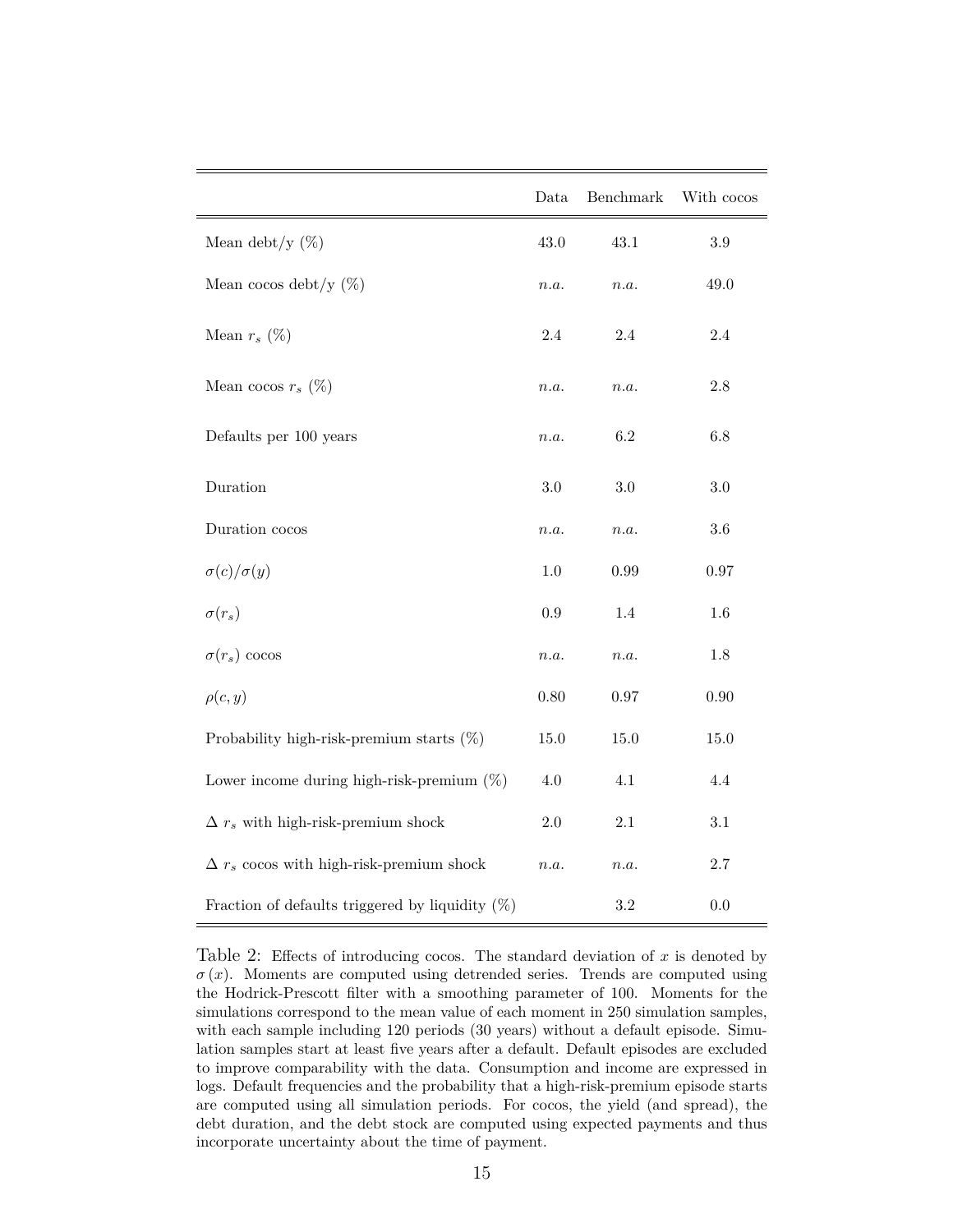

<span id="page-17-0"></span>Figure 1: Welfare gains from introducing cocos.

triggered by the government's willingness to sustain higher levels of indebtedness with cocos accounts for the bulk of these welfare gains. In addition, as expected by proponents of cocos and illustrated in Table [2](#page-16-0) and the bottom panels of Figure [1](#page-17-0), cocos improve consumption smoothing. As illustrated by the bottom-left panel, while a higher lenders' risk aversion lowers consumption in the benchmark economy, it increases consumption in the economy with cocos. But in the standard default model the effect of lowering consumption volatility on welfare are small. Welfare gains from tilting consumption and improving consumption smoothing overcome the welfare losses implied by the higher default frequency with cocos.

<sup>&</sup>quot;Cocos" refers to the economy with cocos. Thus, a positive welfare gain means that agents prefer the economy with cocos.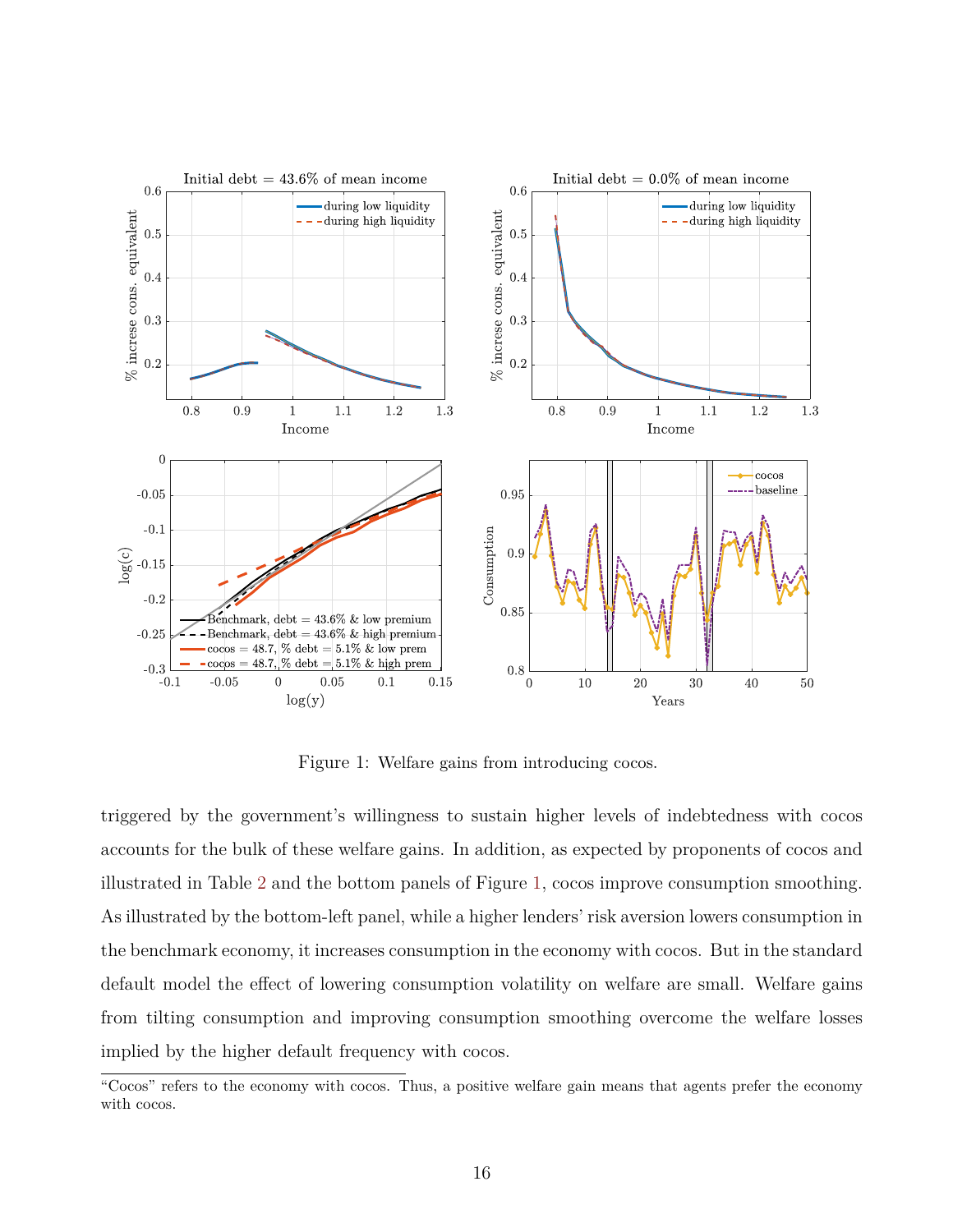

<span id="page-18-1"></span>Figure 2: Optimal cocos debt relief.

# <span id="page-18-0"></span>**5 How much debt relief?**

Following existing proposals, the previous section assumes that cocos suspend all debt payments and do not imply a nominal haircut on the level of debt  $(r<sub>C</sub> = r)$ . But is this level of debt relief implied by cocos optimal? The left panel of Figure [2](#page-18-1) illustrates how the sovereign does not want less debt relief: Welfare gains would be lower if cocos trigger less debt relief by suspending only a fraction of debt payments.[10](#page-18-2)

The right panel of Figure [2](#page-18-1) shows that the government would benefit from cocos that provide additional debt relief: The optimal rate of growth of suspended cocos payments  $(r_C)$  is negative, indicating that it is optimal for cocos to trigger haircuts after adverse shocks (recall that for our benchmark cocos,  $r_C = r$ ). Recall that without haircuts, cocos result in a higher default probability, reflected in higher spreads, and in a larger spread increase triggered by risk-premium shocks. Table [3](#page-20-4) shows that, in contrast, with haircuts, cocos result in a significantly lower default probability, reflected in lower spreads, and in a lower spread increase triggered by risk-premium shocks. Haircuts also improve consumption smoothing implying a lower consumption volatility.

 $b'_{C} = [1 - \mathcal{I}(p)] b_{C} (1 - \delta_{C}) + \mathcal{I}(p) b_{C} [\theta (1 - \delta) + (1 - \theta) e^{rc}] + i_{C}.$ 

<span id="page-18-2"></span><sup>&</sup>lt;sup>10</sup>Let  $\theta$  denote the fraction of coupons paid during the cocos payment suspension. The next-period stock of cocos is given by

Note that  $\theta = 1$  makes the debt non-contingent and  $\theta = 0$  corresponds to the case in which all cocos payments are suspended.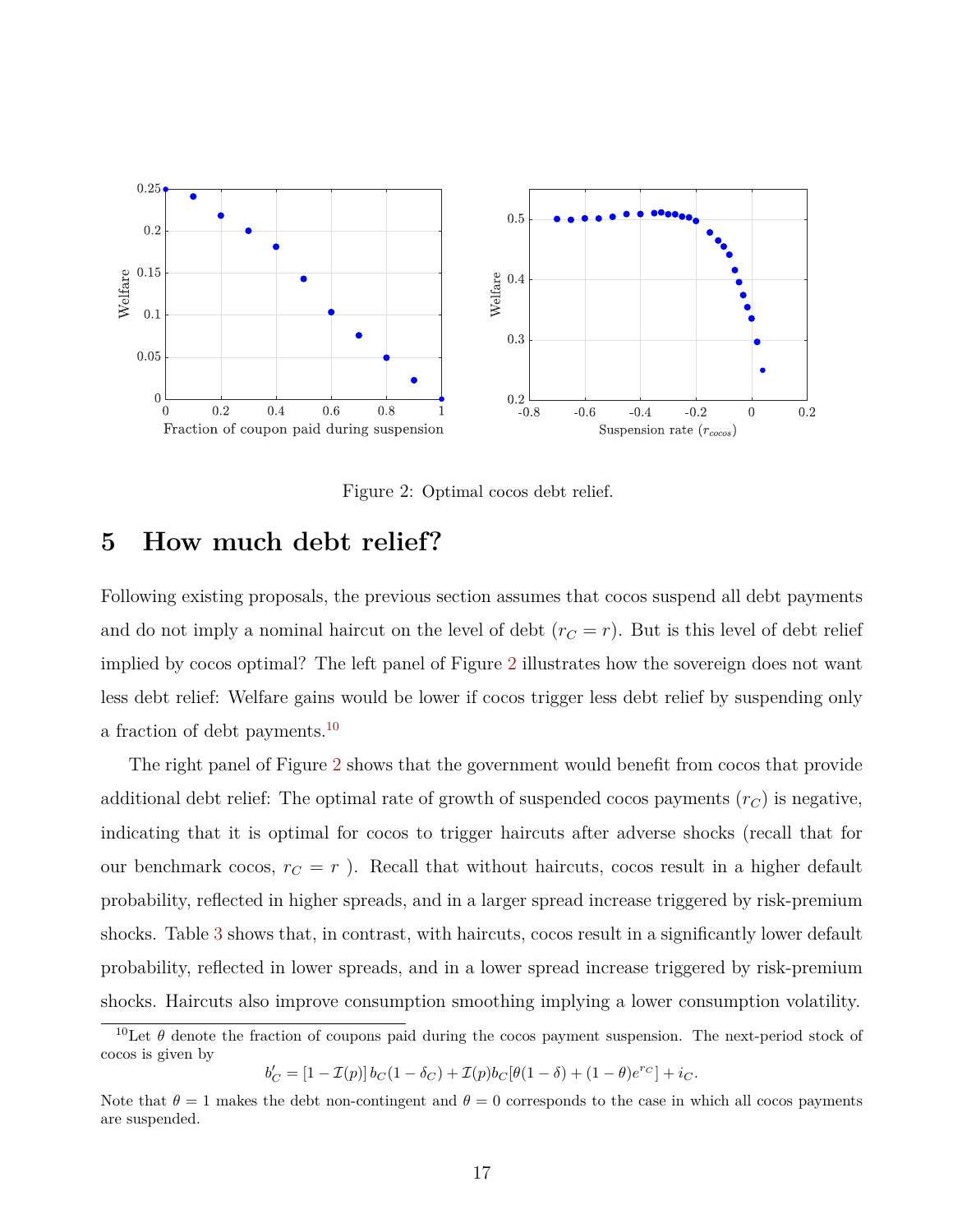In response to the risk-premium shock, cocos that trigger only a suspension of payments increase the level of debt (because of the automatic rollover of suspended payments) thus increasing the default probability and the spread. This impairs the government's ability to borrow for consumption smoothing. In contrast, with haircuts, cocos lower the level of debt, the default probability, and the spread, improving the government's ability to borrow for consumption smoothing.

The right panel of Figure [2](#page-18-1) shows that welfare gains from increasing haircuts level off after sufficient debt relief is provided. This occurs because, as illustrated in Table [3](#page-20-4) , if cocos provide too much debt relief (haircuts are too high), the government can always compensate by issuing fewer cocos and more non-contingent bonds.<sup>[11](#page-19-1)</sup>

# <span id="page-19-0"></span>**6 Conclusions**

We study a model of equilibrium sovereign default in which the government issues cocos that stipulate a suspension of debt payments in periods of low global liquidity. We show that as argued by proponents of sovereign cocos, cocos reduce the frequency of sovereign defaults triggered by liquidity shocks, and increase consumption in periods of low liquidity. However, cocos increase the overall default frequency because they increase indebtedness. We also find that even a full suspension of debt payments does not provide sufficient debt relief: Allowing for cocos to trigger haircuts is welfare enhancing, and cocos with haircuts reduce the default frequency. While we present results for shocks to global liquidity as the trigger of debt relief in cocos, results are similar when we model other shocks as triggers, including shocks to the government's financing needs (see Appendix [A\)](#page-25-0).

<span id="page-19-1"></span><sup>11</sup>Note however that in the model, the government's ability to compensate for excessive debt relief in cocos is not perfect. Cocos and non-contingent bonds have different durations and committing to higher haircuts implies commitment to a shorter expected duration. Longer durations imply stronger ex-post incentives to dilute the value of bonds held by lenders ([Hatchondo et al.](#page-23-10), [2020a](#page-23-10)). Nevertheless, the right panel of Figure [2](#page-18-1) indicates that the effective duration of cocos does not have a significant effect on welfare. To assure our findings are not significantly contaminated by the assumed duration of cocos, we also run our experiments with different durations and find equivalent results.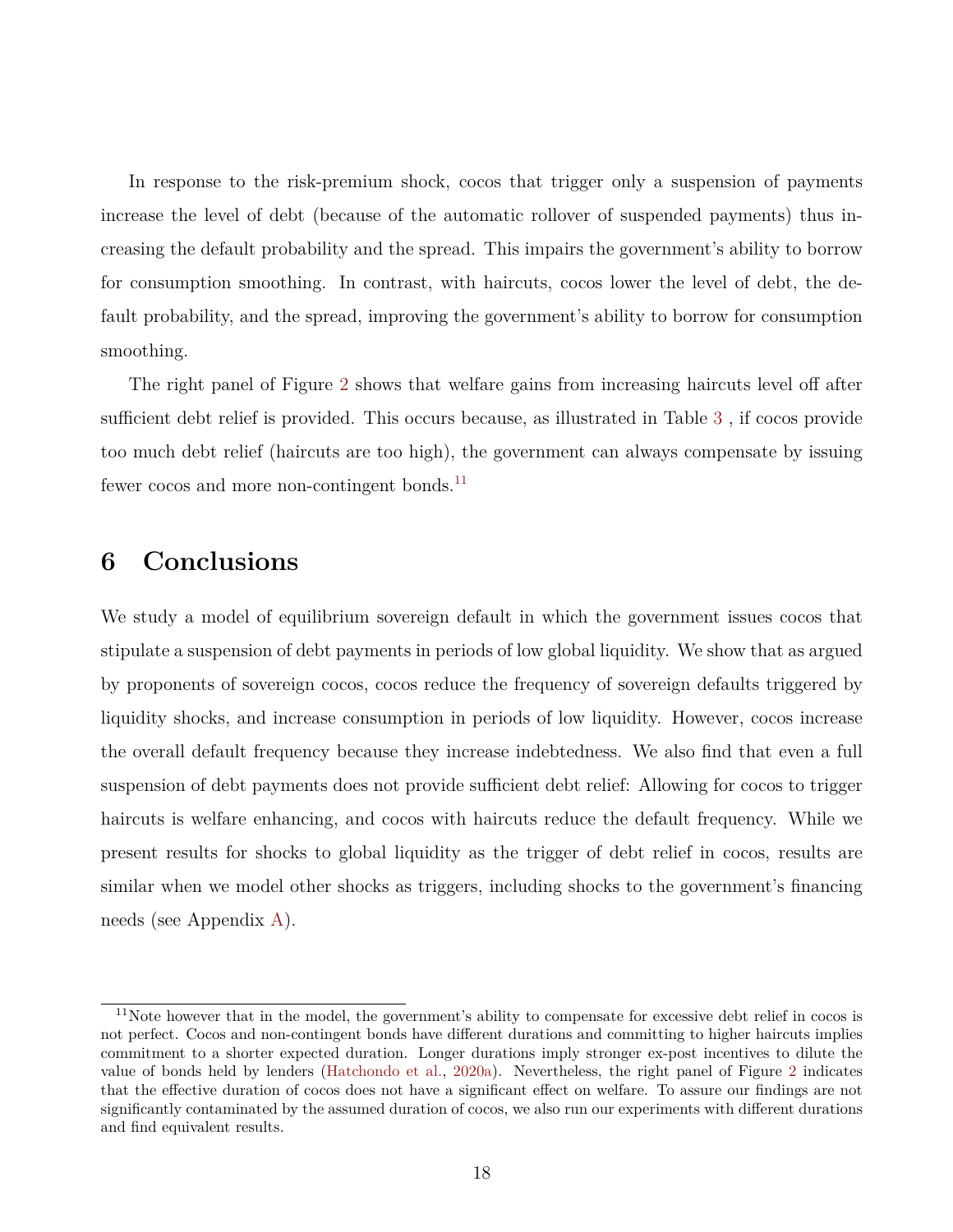|                               |       |       | Benchmark $r_C = r$ $r_C = -0.25$ $r_C = -0.45$ |       |
|-------------------------------|-------|-------|-------------------------------------------------|-------|
| Mean debt/y $(\%)$            | 43.09 | 3.90  | 10.36                                           | 15.24 |
| Mean cocos debt/y $(\%)$      | n.a.  | 49.03 | 45.28                                           | 39.95 |
| Mean $r_s$ (%)                | 2.40  | 2.42  | 1.69                                            | 1.57  |
| Mean cocos $r_s$ (%)          | n.a.  | 2.76  | 1.76                                            | 1.48  |
| Defaults per 100 years        | 6.20  | 6.79  | 4.56                                            | 4.11  |
| $\sigma(c)/\sigma(y)$         | 0.99  | 0.97  | 0.92                                            | 0.93  |
| $\Delta r_s$ with shock       | 2.10  | 3.09  | 1.98                                            | 1.71  |
| $\Delta r_s$ cocos with shock | n.a.  | 2.82  | 1.92                                            | 1.65  |

<span id="page-20-4"></span>Table 3: Cocos paying different interest rates  $r_C$  during suspensions.

# **References**

- <span id="page-20-1"></span>Aguiar, M., Amador, M., Hopenhayn, H., and Werning, I. (2019). 'Take the Short Route: Equilibrium Default and Debt Maturity'. *Econometrica*, volume 87, no. 2, 423–462.
- <span id="page-20-3"></span>Aguiar, M., Chatterjee, S., Cole, H., and Stangebye, Z. (2016). 'Quantitative Models of Sovereign Debt Crises'.
- <span id="page-20-0"></span>Aguiar, M. and Gopinath, G. (2006). 'Defaultable debt, interest rates and the current account'. *Journal of International Economics*, volume 69, 64–83.
- <span id="page-20-2"></span>Aguiar, M. and Gopinath, G. (2007). 'Emerging markets business cycles: the cycle is the trend'. *Journal of Political Economy*, volume 115, no. 1, 69–102.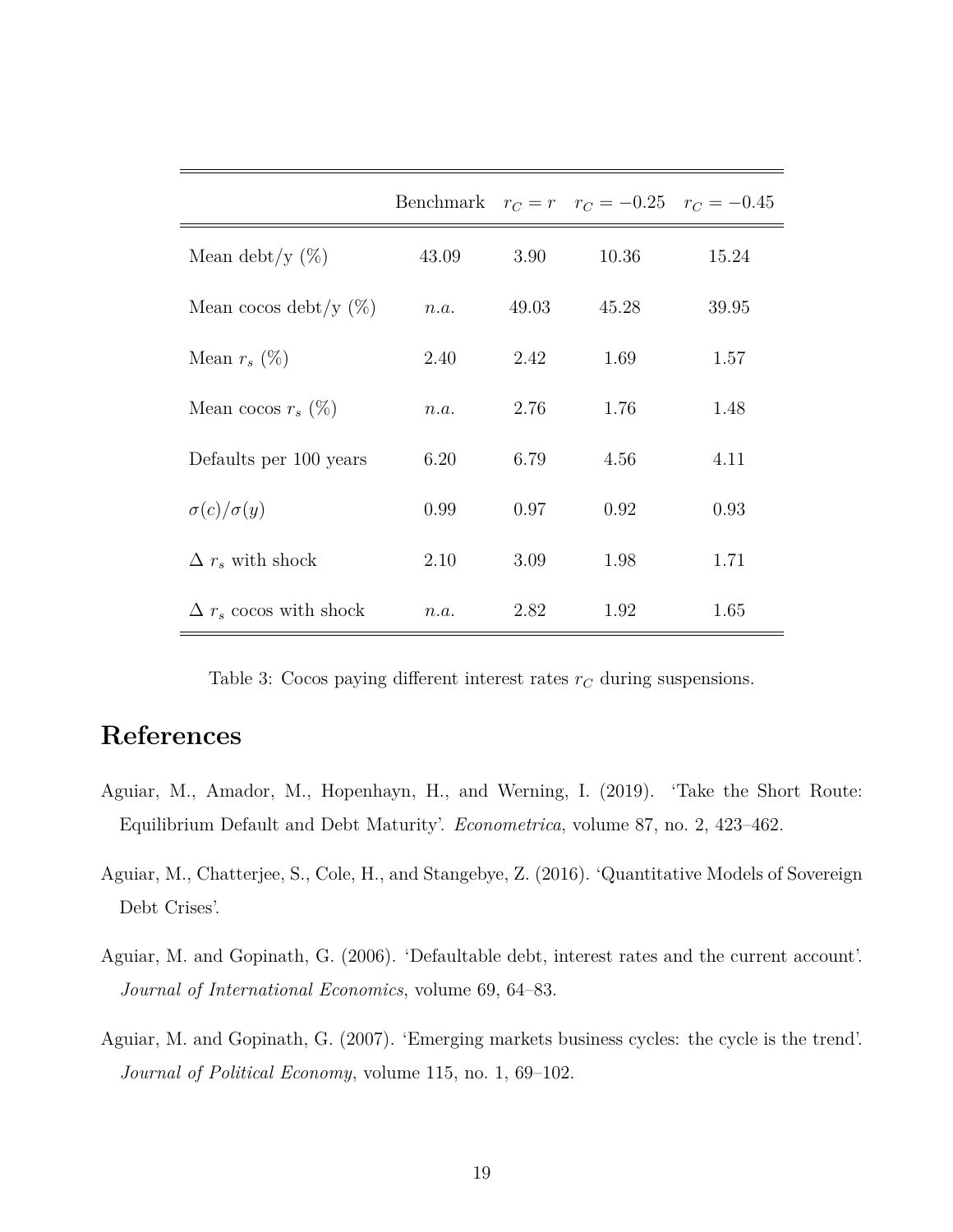- <span id="page-21-10"></span>Alvarez, F., Brandao, L., and Toledo, M. P. (2013). 'Durable goods, financial frictions, and business cycles in emerging economies'. *Journal of Monetary Economics*, volume 60, 720–736.
- <span id="page-21-3"></span>Arellano, C. (2008). 'Default Risk and Income Fluctuations in Emerging Economies'. *American Economic Review*, volume 98(3), 690–712.
- <span id="page-21-7"></span>Arellano, C. and Ramanarayanan, A. (2012). 'Default and the Maturity Structure in Sovereign Bonds'. *Journal of Political Economy*, volume 120, no. 2, 187–232.
- <span id="page-21-0"></span>Barkbu, B., Eichengreen, B., and Mody, A. (2012). 'Financial crises and the multilateral response: What the historical record shows'. *Journal of International Economics*, volume 88, 422–435.
- <span id="page-21-8"></span>Bianchi, J., Hatchondo, J. C., and Martinez, L. (2018). 'International Reserves and Rollover Risk'. *American Economics Review*, volume 108(9), 2629–2670.
- <span id="page-21-9"></span>Bocola, L. and Dovis, A. (2015). 'Self-Fulfilling Debt Crises: A Quantitative Analysis'. Manuscript.
- <span id="page-21-4"></span>Borensztein, E., Cavallo, E., and Jeanne, O. (2017). 'The welfare gains from macro-insurance against natural disasters'. *Journal of Development Economics*, volume 124, 142–156.
- <span id="page-21-6"></span>Borensztein, E., Jeanne, O., and Sandri, D. (2013). 'Macro-hedging for commodity exporters'. *Journal of Development Economics*, volume 101, 105–116.
- <span id="page-21-11"></span>Bova, E., Ruiz-Arranz, M., Toscani, F., and Ture, H. E. (2016). 'The Fiscal Costs of Contingent Liabilities: A New Dataset'. IMF Working Paper 16/14.
- <span id="page-21-1"></span>Brooke, M., Mendes, R., Pienkowski, A., and Santor, E. (2011). 'Sovereign Default and State-Contingent Debt'. Joint study of the Bank of Canada and the Bank of England.
- <span id="page-21-2"></span>Buiter, W. H. and Sibert, A. C. (1999). 'UDROP: A Contribution to the New International Financial Architecture'. *International Finance*, volume 2, 227–247.
- <span id="page-21-5"></span>Caballero, R. and Panageas, S. (2008). 'Hedging Sudden Stops and Precautionary Contractions'. *Journal of Development Economics*, volume 85, 28–57.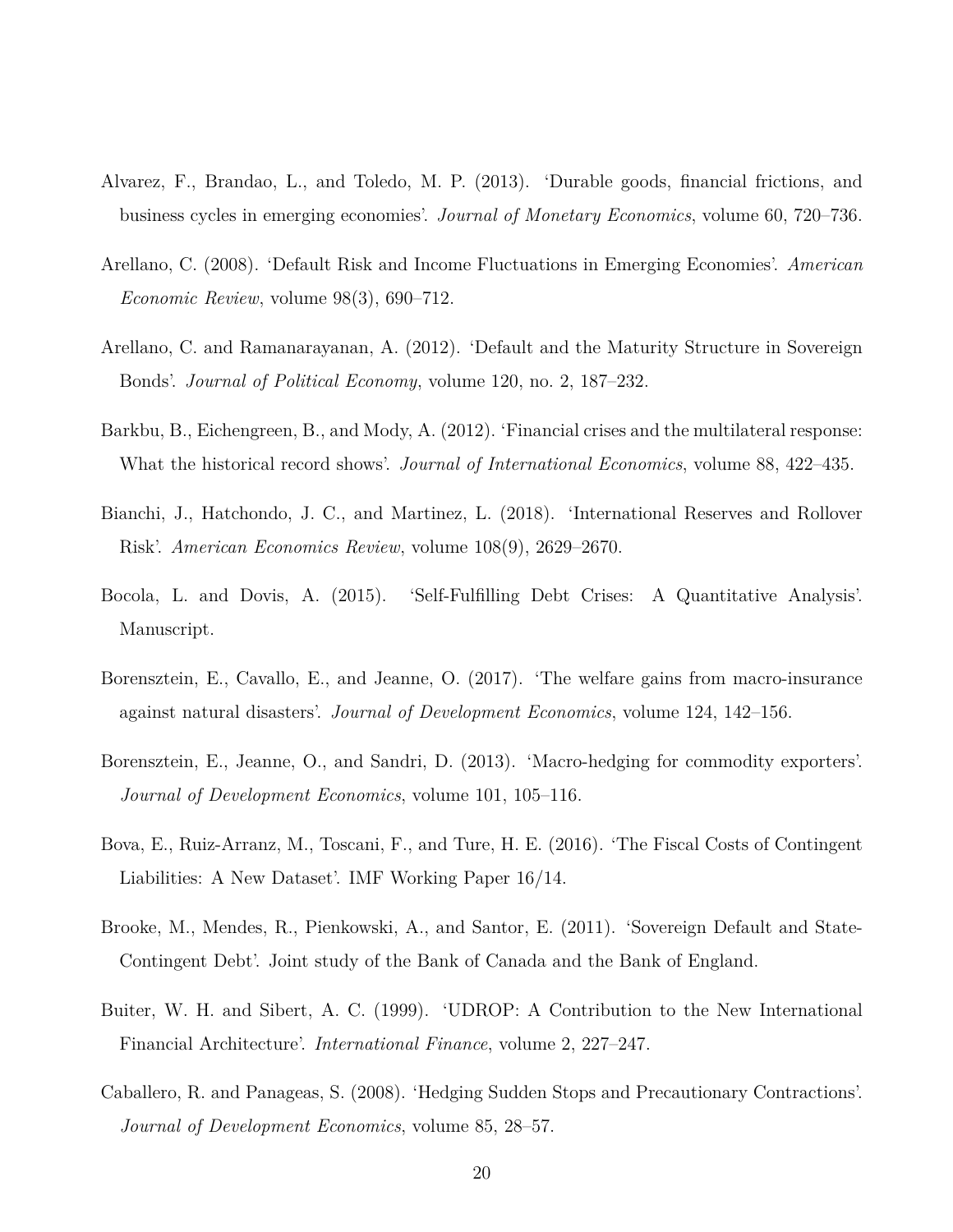- <span id="page-22-8"></span>Calvo, G., Izquierdo, A., and Talvi, E. (2006). 'Sudden Stops and Phoenix Miracles in Emerging Markets'. *The American Economic Review*, volume 96 (2), 405–410.
- <span id="page-22-7"></span>Calvo, G. A., Izquierdo, A., and Mejia, L.-F. (2004). 'On the Empirics of Sudden Stops: The Relevance of Balance-Sheet Effects'. NBER Working Paper 10520.
- <span id="page-22-0"></span>Consiglio, A. and Zenios, S. A. (2015). 'The case for contingent convertible debt for sovereigns'. The Wharton Financial Institutions Center, Working Paper 15-13.
- <span id="page-22-5"></span>Dvorkin, M., Sanchez, J. M., Sapriza, H., and Yurdagul, E. (2020). 'Sovereign Debt Restructurings'. *AEJ: Macroeconomics*, volume forthcoming.
- <span id="page-22-3"></span>Eaton, J. and Gersovitz, M. (1981). 'Debt with potential repudiation: theoretical and empirical analysis'. *Review of Economic Studies*, volume 48, 289–309.
- <span id="page-22-6"></span>Fernández, R. and Martin, A. (2015). 'The Long and the Short of It: Sovereign Debt Crises and Debt Maturity'. Manuscript.
- <span id="page-22-1"></span>FT (2013). 'Creditors likely losers from IMF rethink, by Robin Wigglesworth'. Financial Times, June 4.
- <span id="page-22-2"></span>FT (2014). 'Finance: In search of a better bailout'. Financial Times, January 26.
- <span id="page-22-10"></span>Gelos, G., Sahay, R., and Sandleris, G. (2011). 'Sovereign Borrowing by Developing Countries: What Determines Market Access?' *Journal of International Economics*, volume 83(2), 243– 254.
- <span id="page-22-9"></span>Hatchondo, J. C. and Martinez, L. (2009). 'Long-duration bonds and sovereign defaults'. *Journal of International Economics*, volume 79, 117 – 125.
- <span id="page-22-4"></span>Hatchondo, J. C. and Martinez, L. (2012). 'On the Benefits of GDP-Indexed Government Debt: Lessons from a Model of Sovereign Defaults'. *Economic Quqrterly*, volume 98 (2), 139–157.
- <span id="page-22-11"></span>Hatchondo, J. C. and Martinez, L. (2017). 'Calibrating the income cost in models of sovereign defaults'. In Rethinking Fiscal Policy after the Crisis, Cambridge University Press.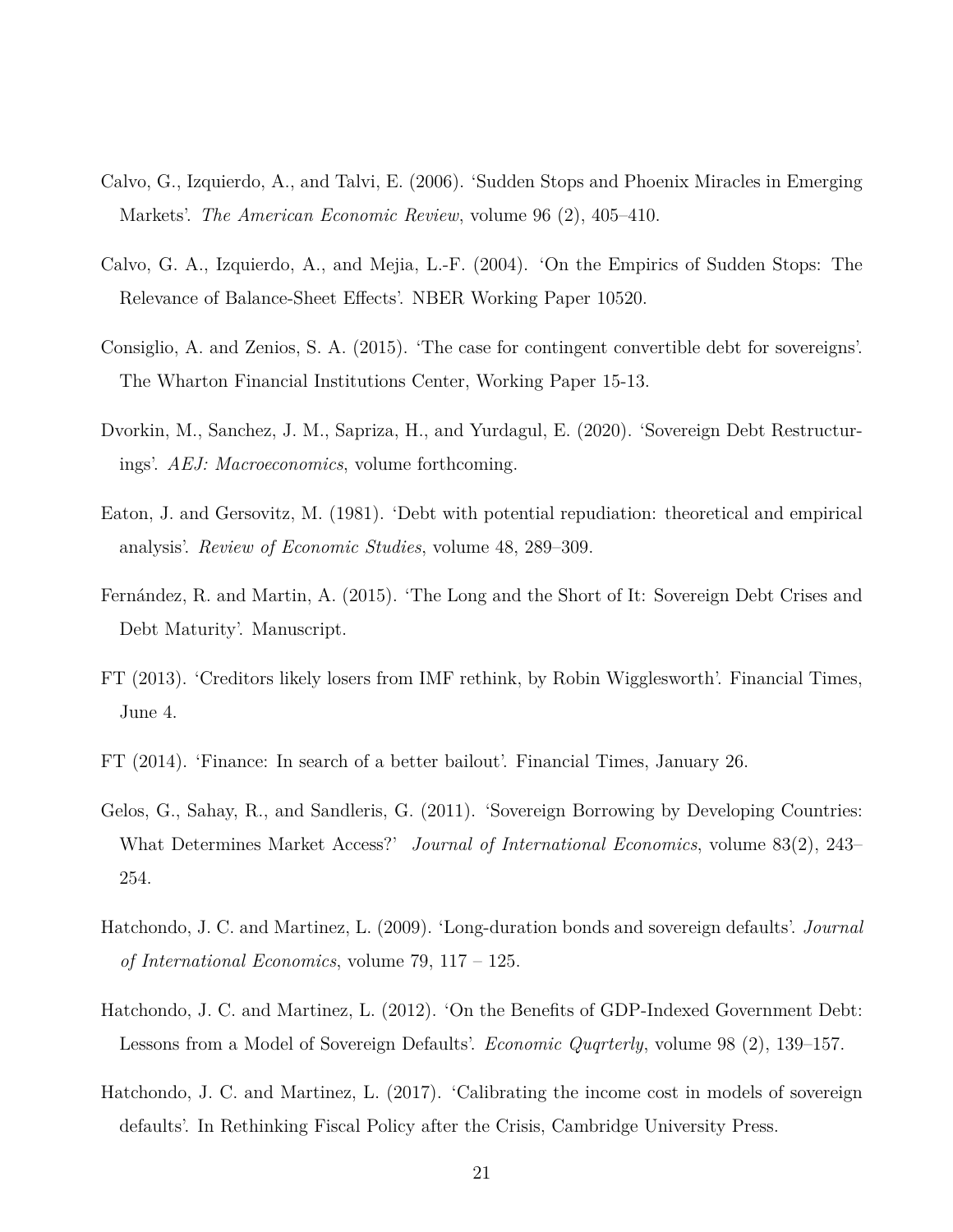- <span id="page-23-10"></span>Hatchondo, J. C., Martinez, L., and Roch, F. (2020a). 'Constrained Efficient Borrowing with Sovereign Default Risk'. Unpublish manuscript.
- <span id="page-23-9"></span>Hatchondo, J. C., Martinez, L., and Sapriza, H. (2010). 'Quantitative properties of sovereign default models: solution methods matter'. *Review of Economic Dynamics*, volume 13, no. 4, 919–933.
- <span id="page-23-7"></span>Hatchondo, J. C., Martinez, L., and Sosa-Padilla, C. (2014). 'Voluntary Sovereign Debt Exchanges'. *Journal of Monetary Economics*, volume 61, 32–50.
- <span id="page-23-3"></span>Hatchondo, J. C., Martinez, L., and Sosa Padilla, C. (2016). 'Debt dilution and sovereign default risk'. *Journal of Political Economy*, volume 124(5), 1383–1422.
- <span id="page-23-6"></span>Hatchondo, J. C., Martinez, L., and Sosa-Padilla, C. (2020b). 'Sovereign Debt Standstills'. NBER Working Paper 28292.
- <span id="page-23-8"></span>IMF (2013). 'Staff Guidance Note for Public Debt Sustainability Analysis in Market-Access Countries'. International Monetary Fund.
- <span id="page-23-2"></span>IMF (2014). 'The Fund's Lending Framework and Sovereign Debt - Preliminary Considerations'. Technical report. Available at: www.imf.org/external/pp/longres.aspx?id=4871.
- <span id="page-23-0"></span>IMF (2017a). 'State-Contingent Debt Instruments for Sovereigns'. IMF Policy Paper. International Monetary Fund.
- <span id="page-23-1"></span>IMF (2017b). 'State-Contingent Debt Instruments for Sovereigns—Annexes'. IMF Policy Paper. International Monetary Fund.
- <span id="page-23-4"></span>Jeanne, O. and Ranciere, R. (2011). 'The Optimal Level of Reserves for Emerging Market Countries: a New Formula and Some Applications'. *Economic Journal*, volume 121(555), 905–930.
- <span id="page-23-5"></span>Lopez-Martin, B., Leal, J., and Martinez Fritscher, A. (2019). 'Commodity price risk management and fiscal policy in a sovereign default model'. *Journal of International Money and Finance*, volume 96, 304–323. ISSN 0261-5606.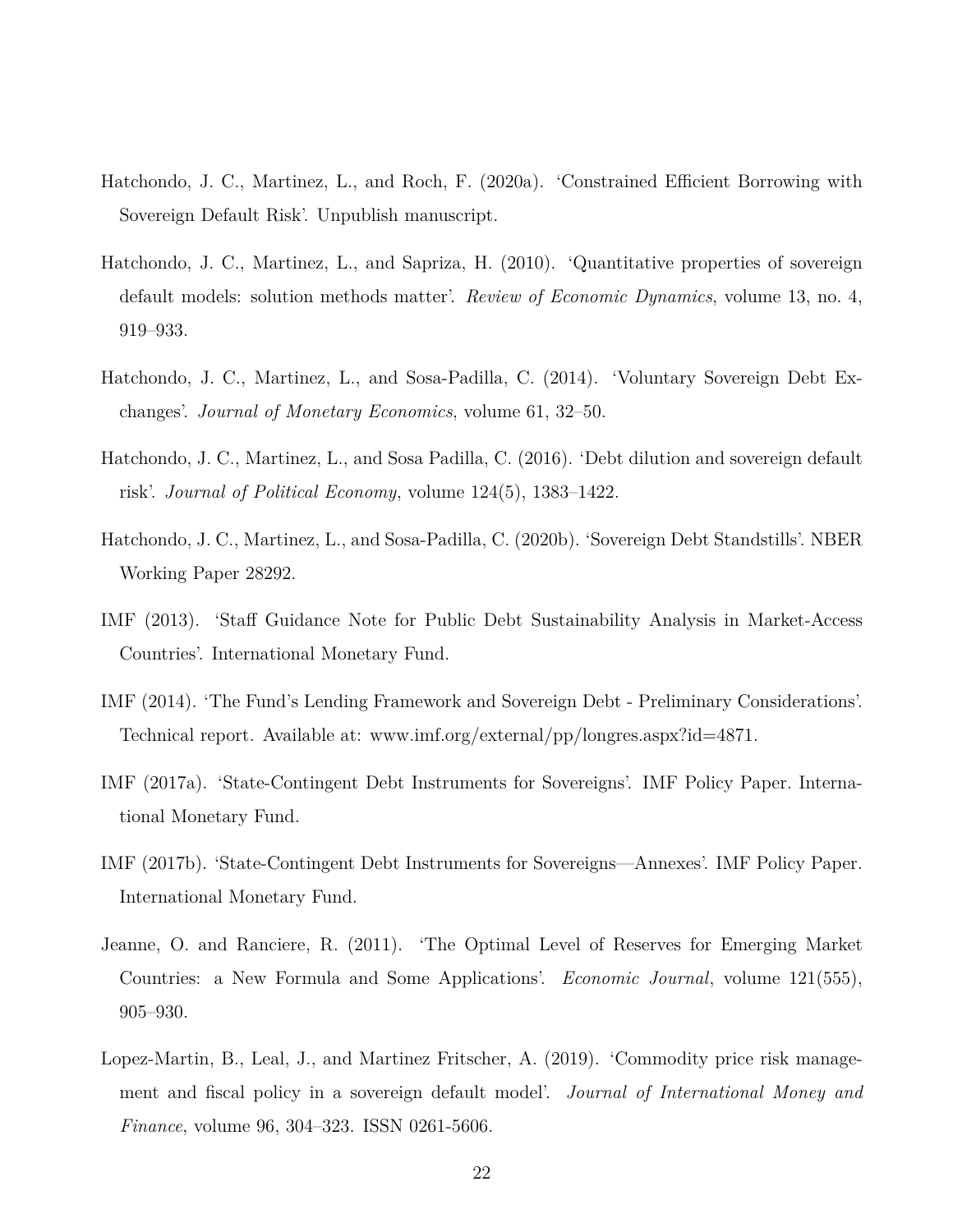- <span id="page-24-4"></span>Ma, C. and Valencia, F. (2017). 'Welfare Gains from Market Insurance: The Case of Mexican Oil Price Risk'. Manuscript.
- <span id="page-24-2"></span>Mallucci, E. (2020). 'Natural Disasters, Climate Change, and Sovereign Risk'. International Finance Discussion Papers 1291. Washington: Board of Governors of the Federal Reserve System, https://doi.org/10.17016/IFDP.2020.1291.
- <span id="page-24-6"></span>Mihalache, G. (2020). 'Sovereign default resolution through maturity extension'. *Journal of International Economics*, volume 125C.
- <span id="page-24-8"></span>Neumeyer, P. and Perri, F. (2005). 'Business cycles in emerging economies: the role of interest rates'. *Journal of Monetary Economics*, volume 52, 345–380.
- <span id="page-24-1"></span>Önder, Y. K. (2021). 'Optimal GDP-indexed Bonds'. Ghent University Working Paper.
- <span id="page-24-5"></span>Önder, Y. K., Alejandra, R. S. M., and Villamizar-Villegas, M. (2022). 'Debt Moratorium: Theory and Evidence'. Unpublished Manuscript.
- <span id="page-24-3"></span>Phan, T. and Schwartzman, F. (2021). 'Climate Defaults and Financial Adaptation'. Unpublish manuscript.
- <span id="page-24-9"></span>Uribe, M. and Yue, V. (2006). 'Country spreads and emerging countries: Who drives whom?' *Journal of International Economics*, volume 69, 6–36.
- <span id="page-24-7"></span>Vasicek, O. (1977). 'An equilibrium characterization of the term structure'. *Journal of Financial Economics*, volume 5, 177–188.
- <span id="page-24-0"></span>Weber, A. A., Ulbrich, J., and Wendorff, K. (2011). 'Safeguarding financial market stability, strengthening investor responsibility, protecting taxpayers A proposal to reinforce the European Stability Mechanism through supplementary bond issuance terms'. Research Paper, Deutsche Bundesbank.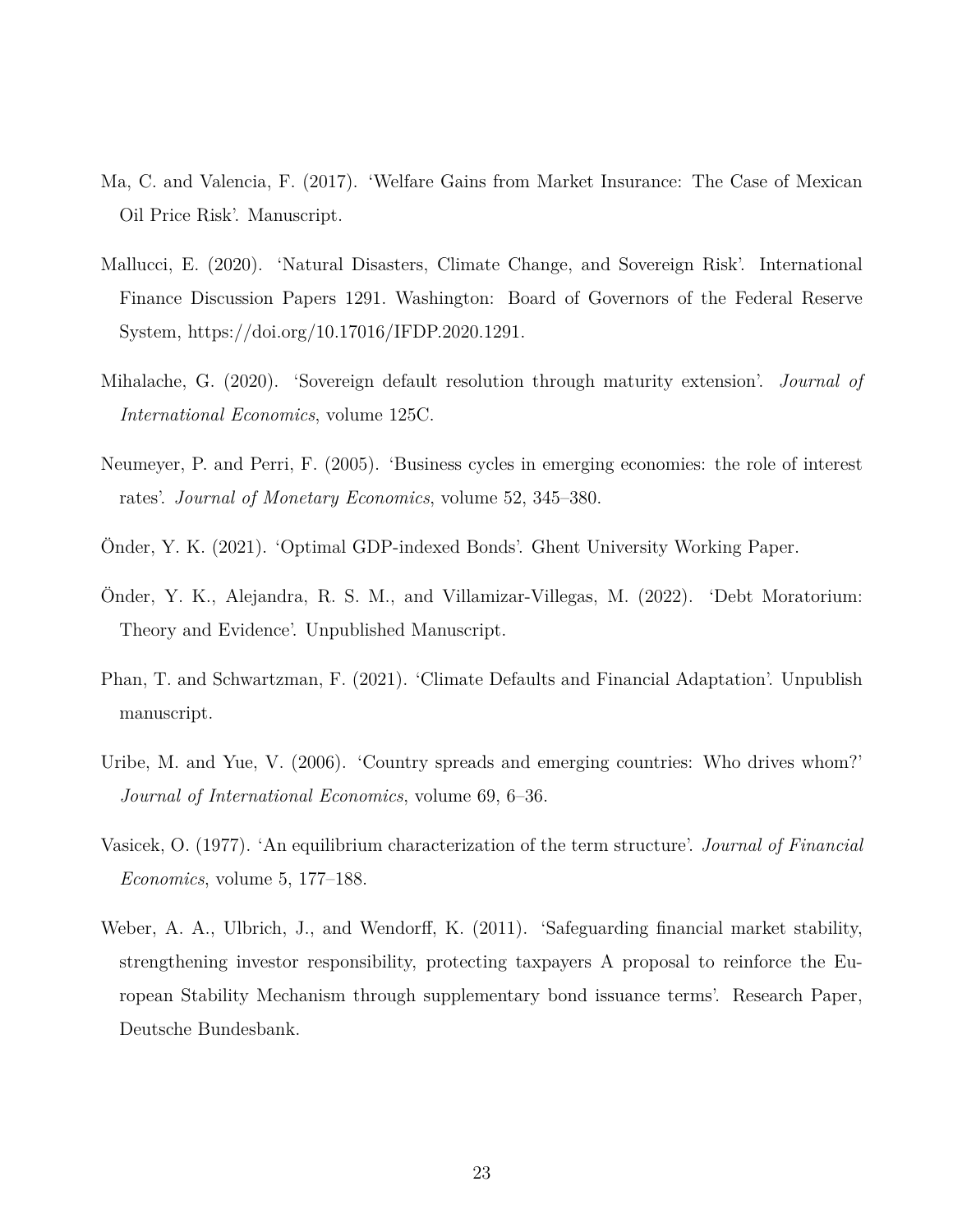# Online Appendix

# <span id="page-25-0"></span>**A An alternative liquidity shock**

To illustrate the robustness of our findings to the type of liquidity shock we consider, we next study shocks that increase the government's gross financing needs (for instance, because of natural disasters) and we shut off the risk-premium shock. Formally, we assume that government expenditures *g* may take a low or a high value:  $g_t \in \{g_l, g_h\}$  and we set  $p_H = 0$ . The shock  $g_t$  follows a Markov process with the same structure of the risk-premium shock. We set the high level *g<sup>h</sup>* to 22 percent to capture a 10 percent increase in public expendtirues due to the shock, which is consistent with the size of contingent liability realizations reported by [Bova et al.](#page-21-11) ([2016](#page-21-11)). The rest of the parameters in the model keep the same values of the calibration discussed in Section [3](#page-11-0) and are presented in Table [4.](#page-26-0)

Table [5](#page-27-0) reports moments in the simulations of the alternative liquidity shock economy with non-contingent debt and with cocos. Figure [3](#page-28-0) shows the optimal debt relief results under this alternative liquidity shock. Overall, we obtain the same qualitative results as with the riskpremium shock. Cocos reduce the frequency of sovereign defaults triggered by liquidity shocks, and increase consumption in periods of low liquidity. However, cocos increase the overall default frequency because they increase indebtedness. A full suspension of debt payments does not provide sufficient debt relief: Allowing for cocos to trigger haircuts is welfare enhancing but these level off after sufficient debt relief is provided.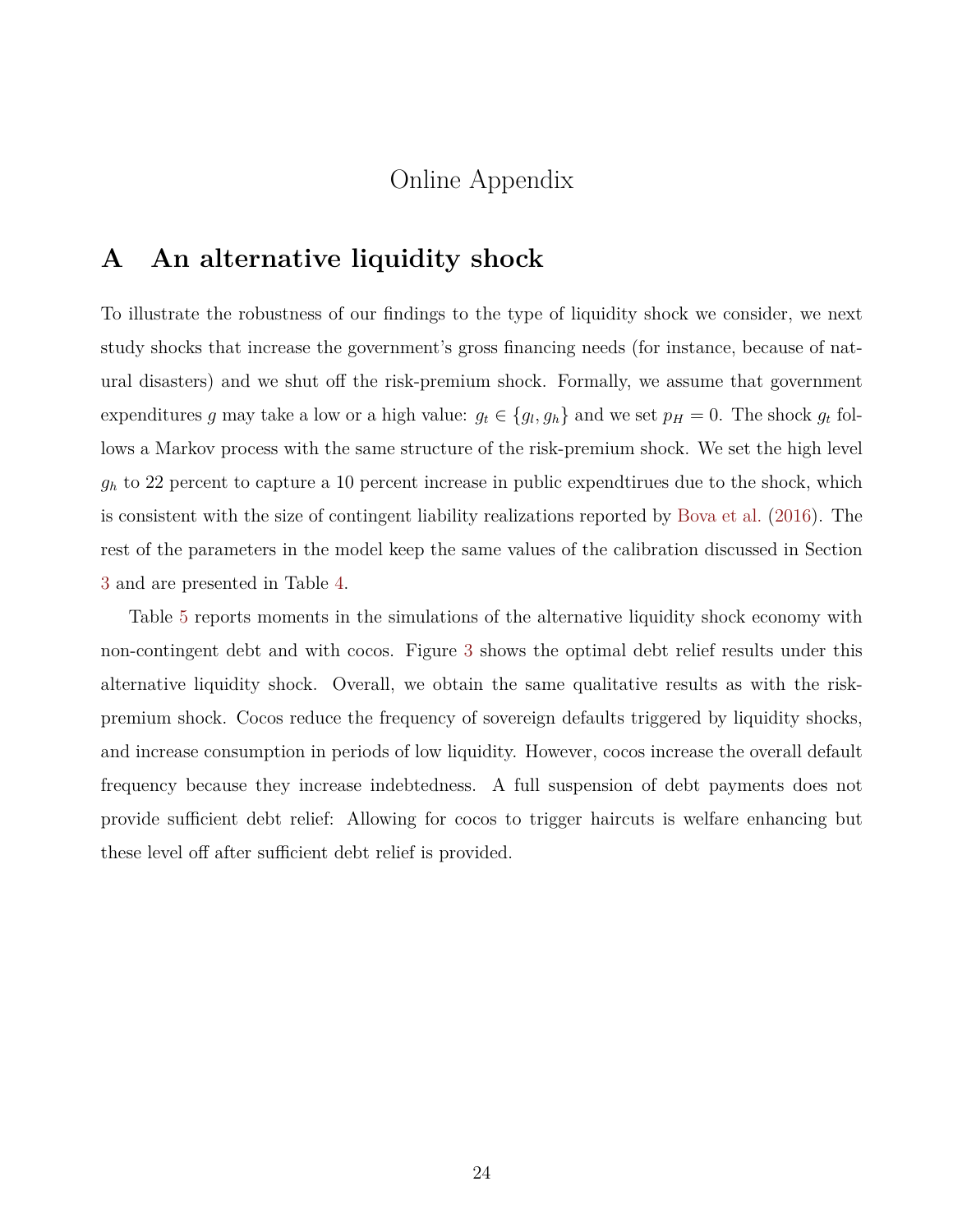| Risk-free rate                           | $\boldsymbol{r}$    | $4\%$                         |
|------------------------------------------|---------------------|-------------------------------|
| Discount factor                          | β                   | 0.92                          |
| Income autocorrelation coefficient       | $\rho$              | 0.66                          |
| Minimum bond price                       | q                   | 0.45                          |
| Standard deviation of innovations        | $\sigma_{\epsilon}$ | $3.4\%$                       |
| Mean log income                          | $\mu$               | $(-1/2)\sigma_{\epsilon}^{2}$ |
| Government consumption                   | $g_l$               | 0.12                          |
| Recovery rate                            | $\alpha$            | 63\%                          |
| Debt duration                            | $\delta$            | 0.286                         |
| Probability of exiting high risk premium | $\pi_{HL}$          | 0.8                           |
| Cost of defaulting                       | $\lambda_0$         | 0.5305                        |
| Cost of defaulting                       | $\lambda_1$         | 4.64                          |
| Borrower's risk aversion                 | $\gamma$            | 2.19                          |
| Probability of entering $g_h$            | $\pi_{LHO}$         | 0.38                          |
| Probability of entering $g_h$            | $\pi_{LH1}$         | 38                            |
| Government consumption                   | $g_h$               | 0.22                          |

<span id="page-26-0"></span>Table 4: Parameter Values under Alternative Liquidity Shock.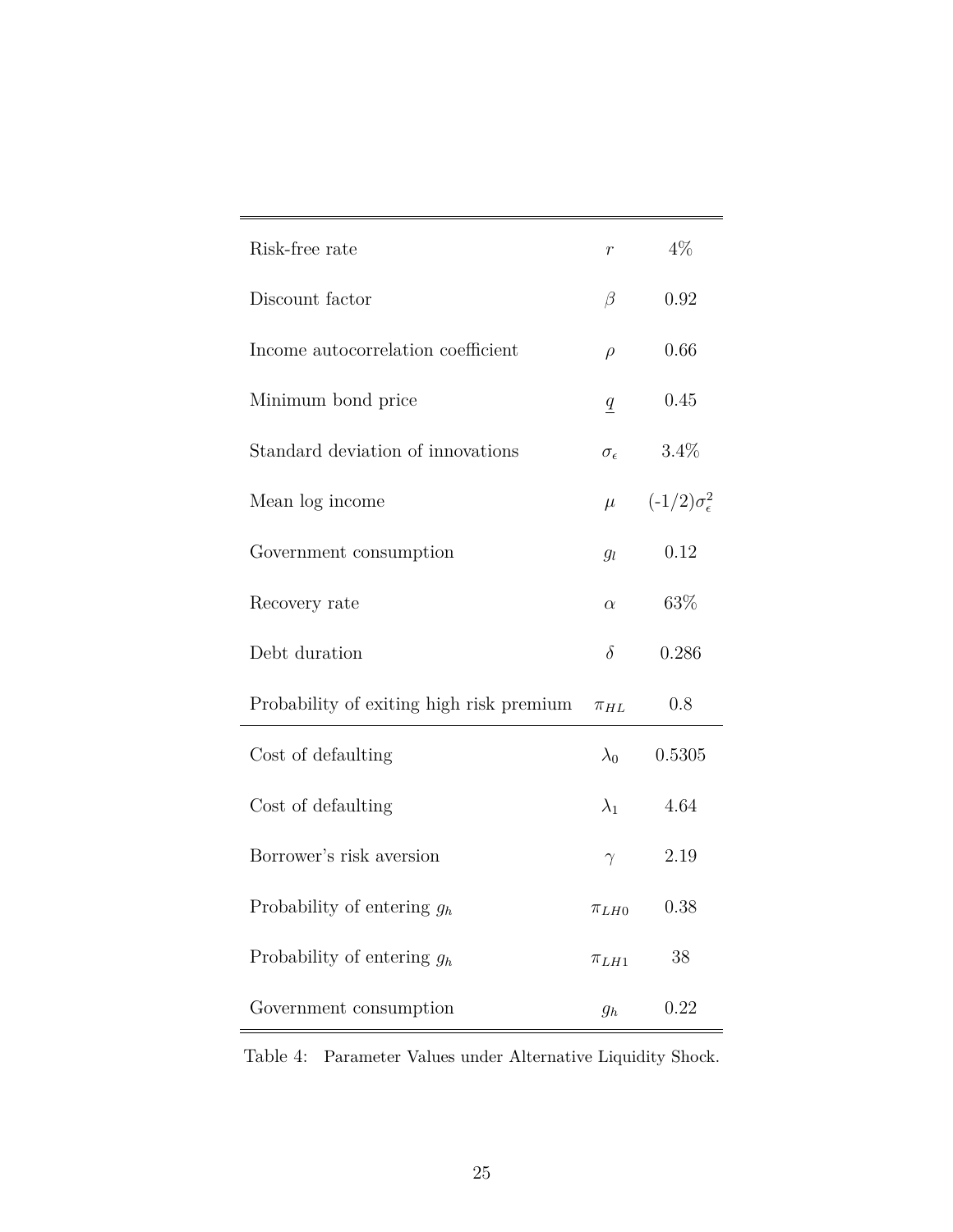|                                                    | Benchmark | With cocos |
|----------------------------------------------------|-----------|------------|
| Mean debt/y $(\%)$                                 | 37.1      | 3.0        |
| Mean cocos debt/y $(\%)$                           | n.a.      | 45.1       |
| Mean $r_s$ (%)                                     | $2.0\,$   | $2.1\,$    |
| Mean cocos $r_s$ (%)                               | n.a.      | $2.7\,$    |
| Defaults per 100 years                             | $6.4\,$   | 7.7        |
| Duration                                           | 3.1       | $3.1\,$    |
| Duration cocos                                     | n.a.      | 3.6        |
| $\sigma(c)/\sigma(y)$                              | 1.2       | 1.1        |
| $\sigma(r_s)$                                      | 1.4       | $1.7\,$    |
| $\sigma(r_s)$ cocos                                | n.a.      | $1.8\,$    |
| $\rho(c, y)$                                       | 0.92      | 0.90       |
| Probability $g_h$ episode starts $(\%)$            | 15.0      | 15.0       |
| Lower income during $g_h(\%)$                      | $4.3\,$   | $4.7\,$    |
| $\Delta r_s$ with $g_h$ shock                      | $2.7\,$   | $3.9\,$    |
| $\Delta$ $r_s$ cocos with $g_h$ shock              | n.a.      | 3.5        |
| Fraction of defaults triggered by liquidity $(\%)$ | 1.1       | 0.0        |

<span id="page-27-0"></span>Table 5: Effects of introducing cocos for an economy with the alternative liquidity shock. The standard deviation of *x* is denoted by  $\sigma(x)$ . Moments are computed using detrended series. Trends are computed using the Hodrick-Prescott filter with a smoothing parameter of 100. Moments for the simulations correspond to the mean value of each moment in 250 simulation samples, with each sample including 120 periods (30 years) without a default episode. Simulation samples start at least five years after a default. Default episodes are excluded to improve comparability with the data. Consumption and income are expressed in logs. Default frequencies and the probability that a high-public-expenditure episode starts are computed using all simulation periods. For cocos, the yield (and spread), the debt duration, and the debt stock are computed using expected payments and thus incorporate uncertainty about the time of payment.